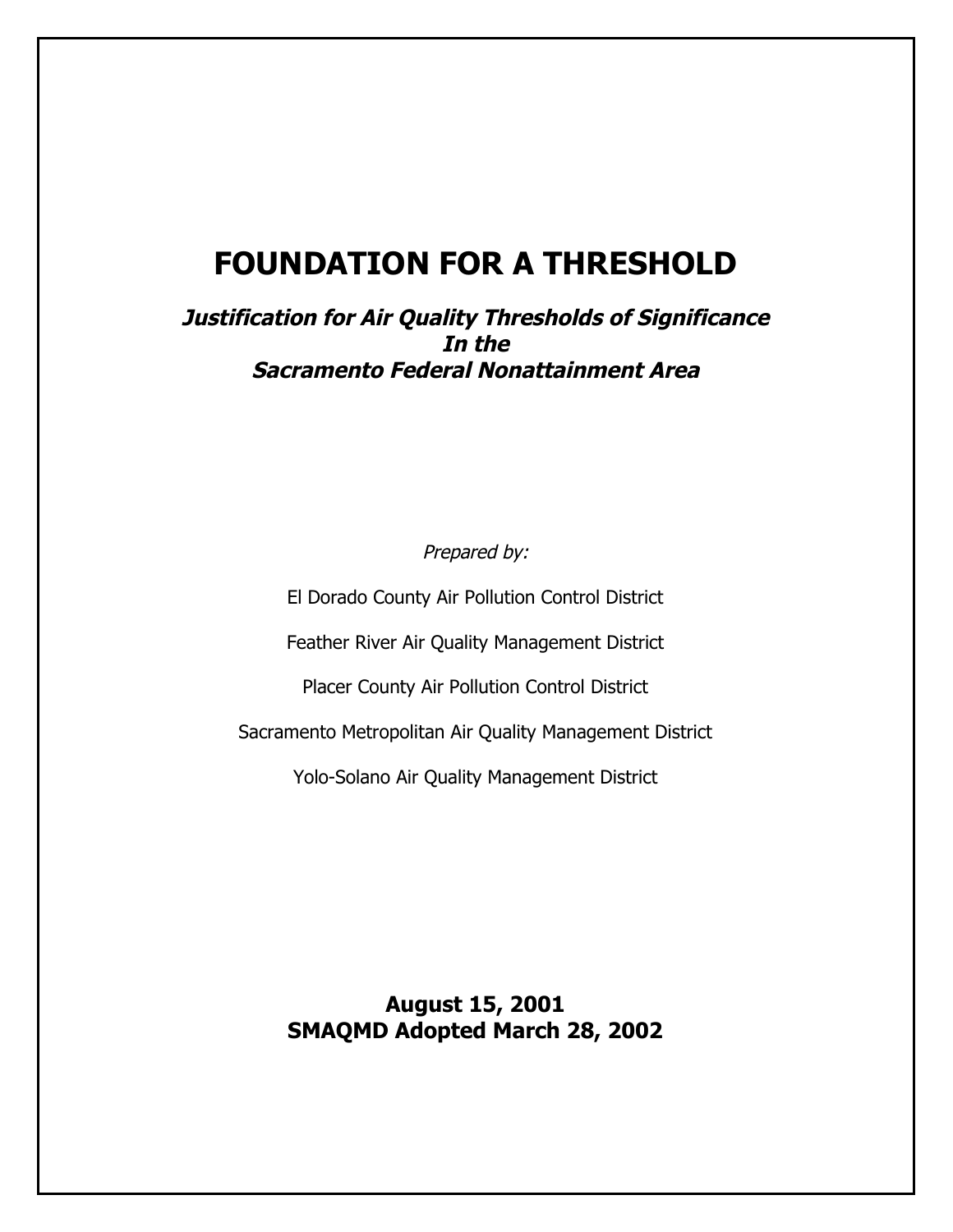## **Local Air District Contacts**

#### **El Dorado County Air Pollution Control District**

Dennis Otani 2850 Fairlane Court, Bldg. C Placerville, CA 95667 (530) 621-5804 **dotani@co.el-dorado.ca.us**

#### **Feather River Air Quality Management District**

Larry Matlock  $938 - 14$ <sup>th</sup> Street Marysville, CA 95901-4149 (530) 634-7659 x202 **lmatlock@co.yuba.ca.us**

#### **Placer County Air Pollution Control District**

David Vintze DeWitt Center 11464 B Avenue Auburn, CA 95603 (530) 889-7131 **dvintze@foothill.net**

#### **Sacramento Metropolitan Air Quality Management District**

Greg Tholen 777 – 12th Street, 3rd Floor Sacramento, CA 95814-1908 (916) 874-4834 **gtholen@airquality.org**

#### **Yolo-Solano Air Quality Management District**

Carl Vandagriff 1947 Galileo Court, #103 Davis, CA 95616 (530) 757-3668 **cvandagr@ysaqmd.org**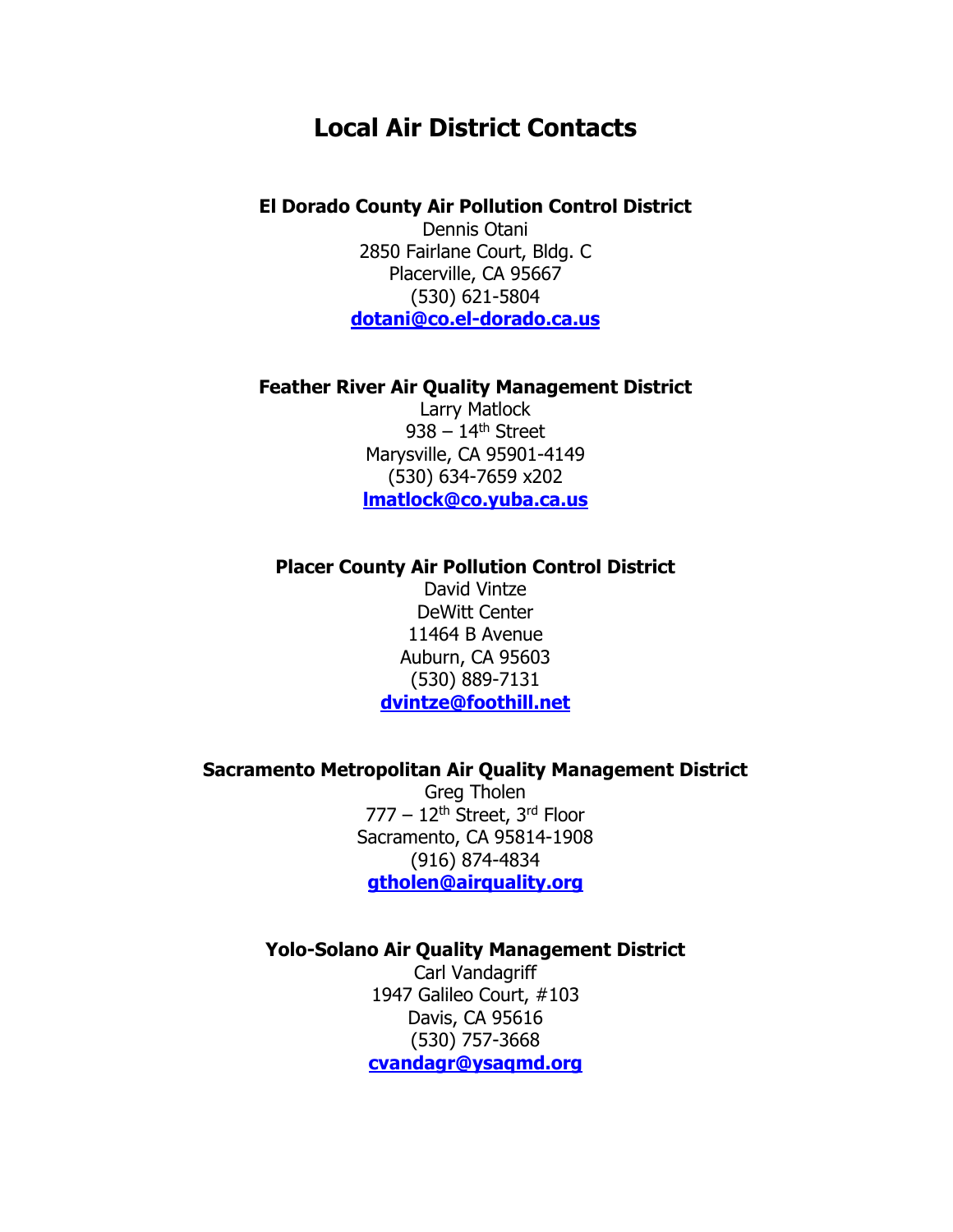## **Table of Contents**

| 2. Attainment Strategy, Threshold Strategy, and the Importance of |  |
|-------------------------------------------------------------------|--|
|                                                                   |  |
|                                                                   |  |
|                                                                   |  |
|                                                                   |  |
|                                                                   |  |
|                                                                   |  |
|                                                                   |  |
| 3. Projected CEQA Land Use Reductions Under Current Threshold 10  |  |
| 4. Remaining Emission Reductions and Possible Thresholds11        |  |
|                                                                   |  |
|                                                                   |  |
|                                                                   |  |
|                                                                   |  |
|                                                                   |  |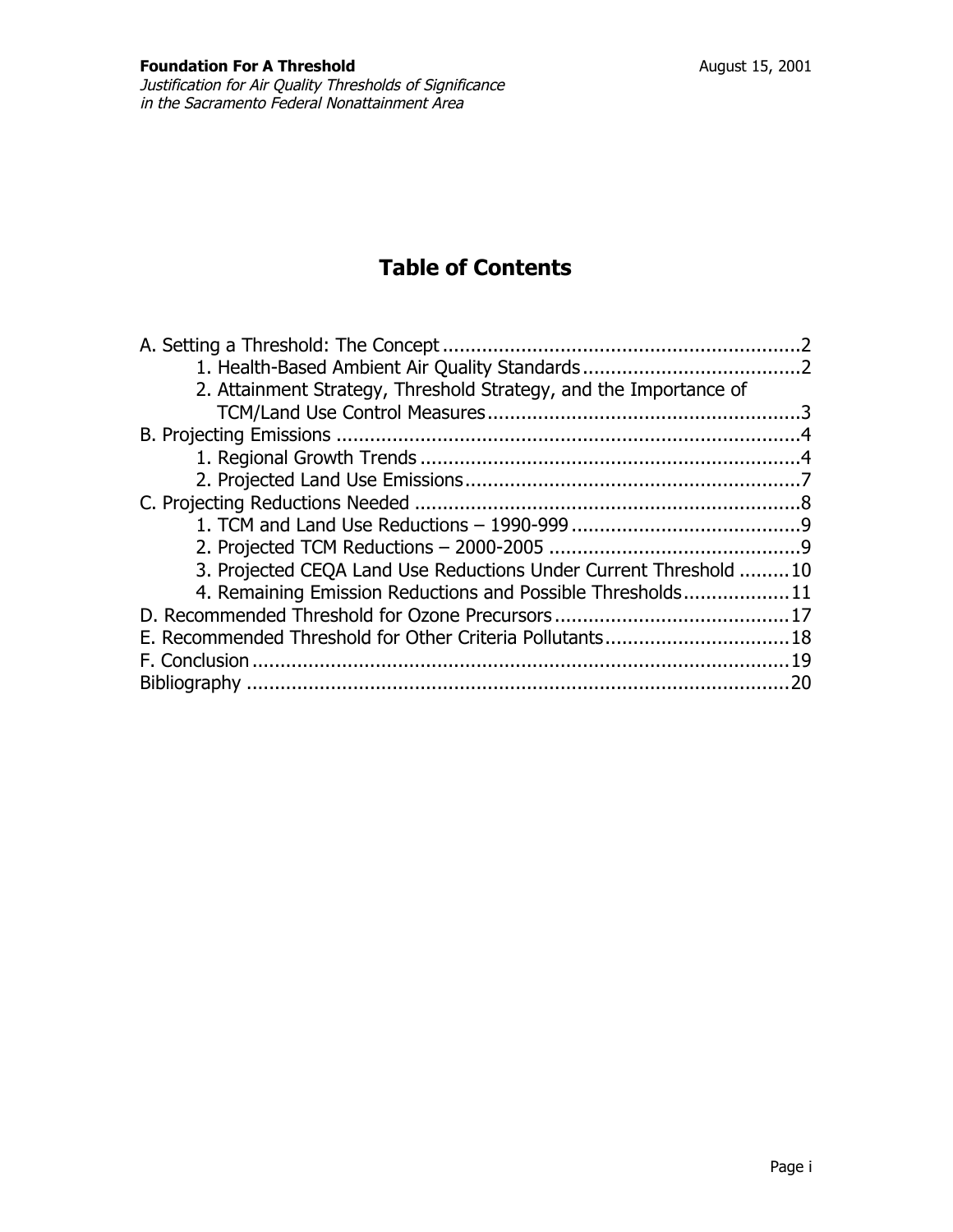## **List of Tables**

| Table 5 - Land Use Emissions Above Threshold (Tons/Day)13          |  |
|--------------------------------------------------------------------|--|
|                                                                    |  |
|                                                                    |  |
| Table 8 - Recommended Threshold for Ozone Precursors17             |  |
| Table 9 - Recommended Threshold for Pollutants Other Than Ozone 18 |  |

## **List of Figures**

| Figure 1 - Total Population and Housing Growth (1990-2010)5           |  |
|-----------------------------------------------------------------------|--|
|                                                                       |  |
|                                                                       |  |
|                                                                       |  |
| Figure 5 - TCM and Land Use Emission Reductions Needed for the SIP 11 |  |
| Figure 6 - Threshold and Mitigation Effectiveness Required 16         |  |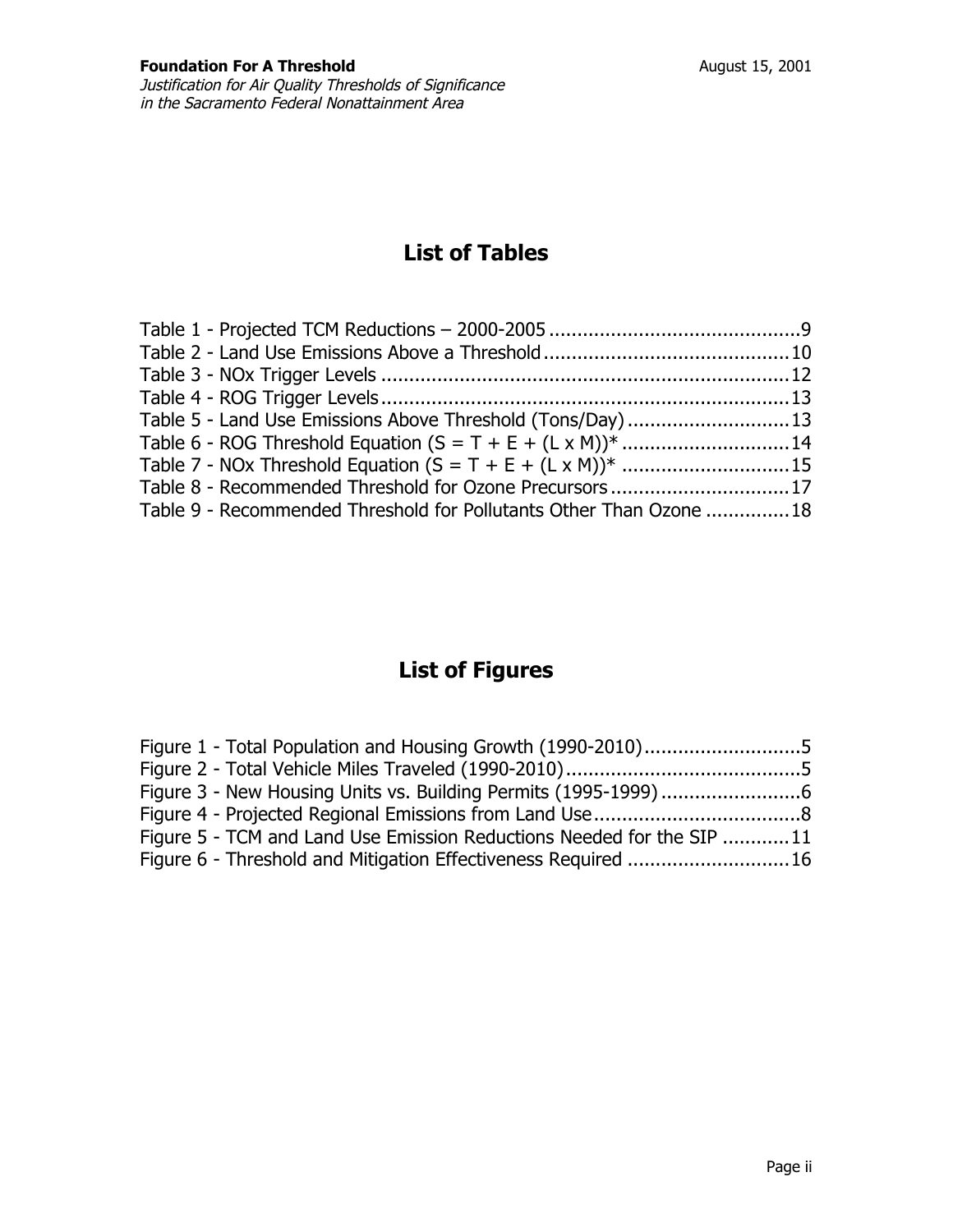## **FOUNDATION FOR A THRESHOLD**

### **Justification for Air Quality Thresholds of Significance In the Sacramento Federal Nonattainment Area**

The environmental review of projects is governed by the California Environmental Quality Act (CEQA). Although CEQA requires agencies to analyze and mitigate potentially significant project impacts, neither the Act nor the Guidelines for implementing the Act establish specific thresholds of significance. Recent amendments to the CEQA Guidelines encourage agencies to adopt thresholds of significance, and require agencies to use a public review process if they opt to adopt thresholds.

The air pollution control districts in the Sacramento federal ozone nonattainment area are joining efforts to update existing thresholds using the public review process anticipated in the CEQA Guideline amendments. We will set thresholds for all of the pollutants of concern in the region, including ozone – which is more commonly known as smog and is our primary air quality problem. Because ozone is not directly emitted from a source, its significance threshold will be based on its precursor emissions, reactive organic gases (ROG) and oxides of nitrogen (NOx). This report explains the basis for selecting each pollutant threshold.

In addition to assisting the environmental review of projects under CEQA, establishing a common threshold for the entire nonattainment area will provide a uniform scale to measure the significance of land use projects in relation to the State Implementation Plan (SIP).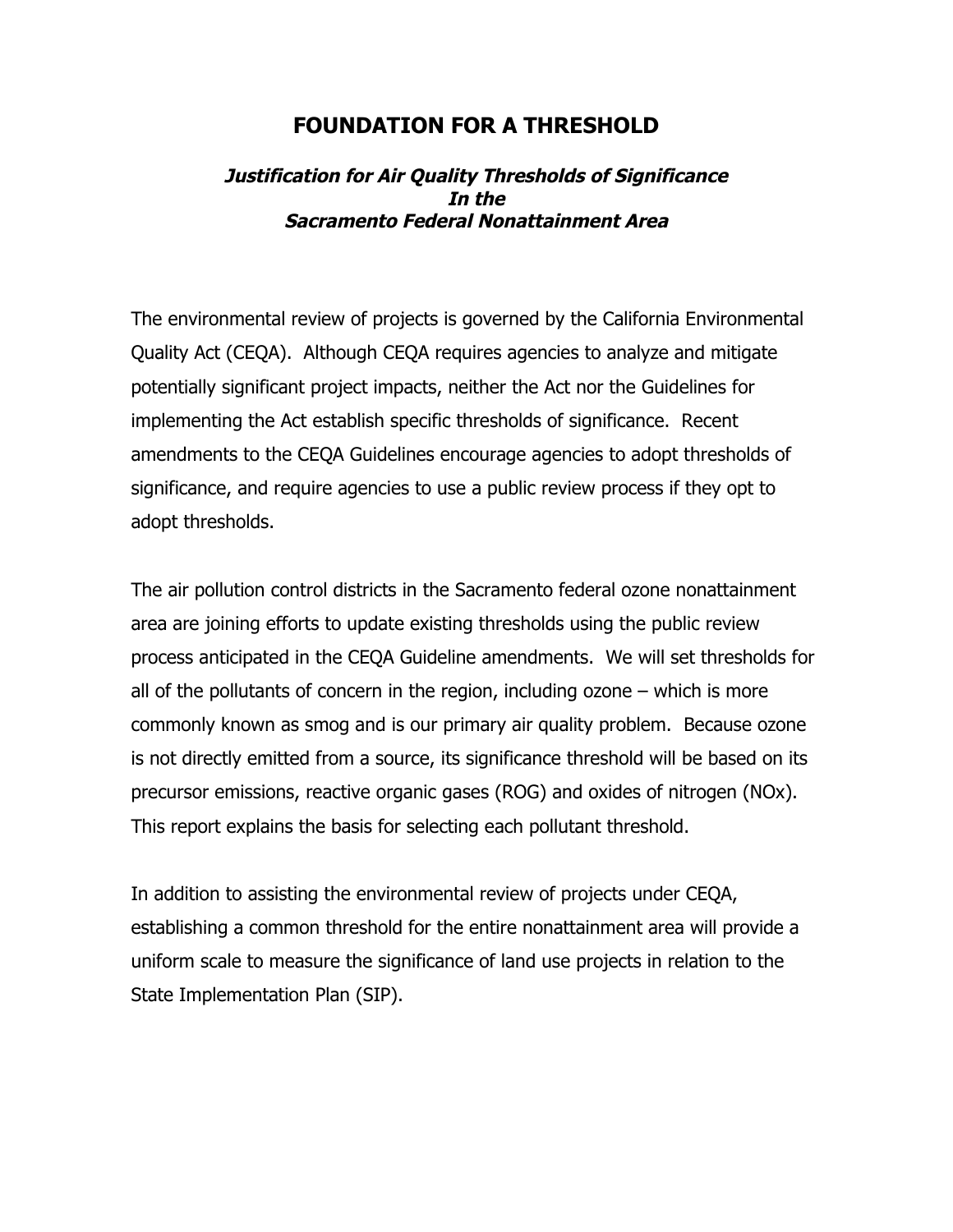### **A. Setting a Threshold: The Concept**

In setting the threshold, the districts considered both the health-based air quality standards and the attainment strategies developed in conjunction with the Air Resources Board (ARB) and the U.S. Environmental Protection Agency (EPA). These strategies are contained in the 1994 Sacramento Area Regional Ozone Attainment Plan, which was approved by ARB and EPA as part of the State Implementation Plan required under the Federal Clean Air Act.

### **1. Health-Based Ambient Air Quality Standards**

Ambient air quality standards are designed to protect public health, and both the state and federal governments have established health-based ambient concentration standards. The impact of most criteria pollutants can be assessed by determining whether the emissions from the project will cause an exceedance of a standard, or, if the standard is already exceeded, whether the emissions would constitute a significant contribution to the exceedance.

For ozone, however, this approach is impractical because ozone is not directly emitted into the environment. Rather, ozone is formed when emissions of its precursor pollutants, ROG and NOx, react with heat and sunlight. Consequently, to control ozone, it is necessary to set a threshold for these precursor pollutants. This paper explores the basis for the NOx and ROG thresholds, and also discusses the thresholds applied to other criteria pollutants.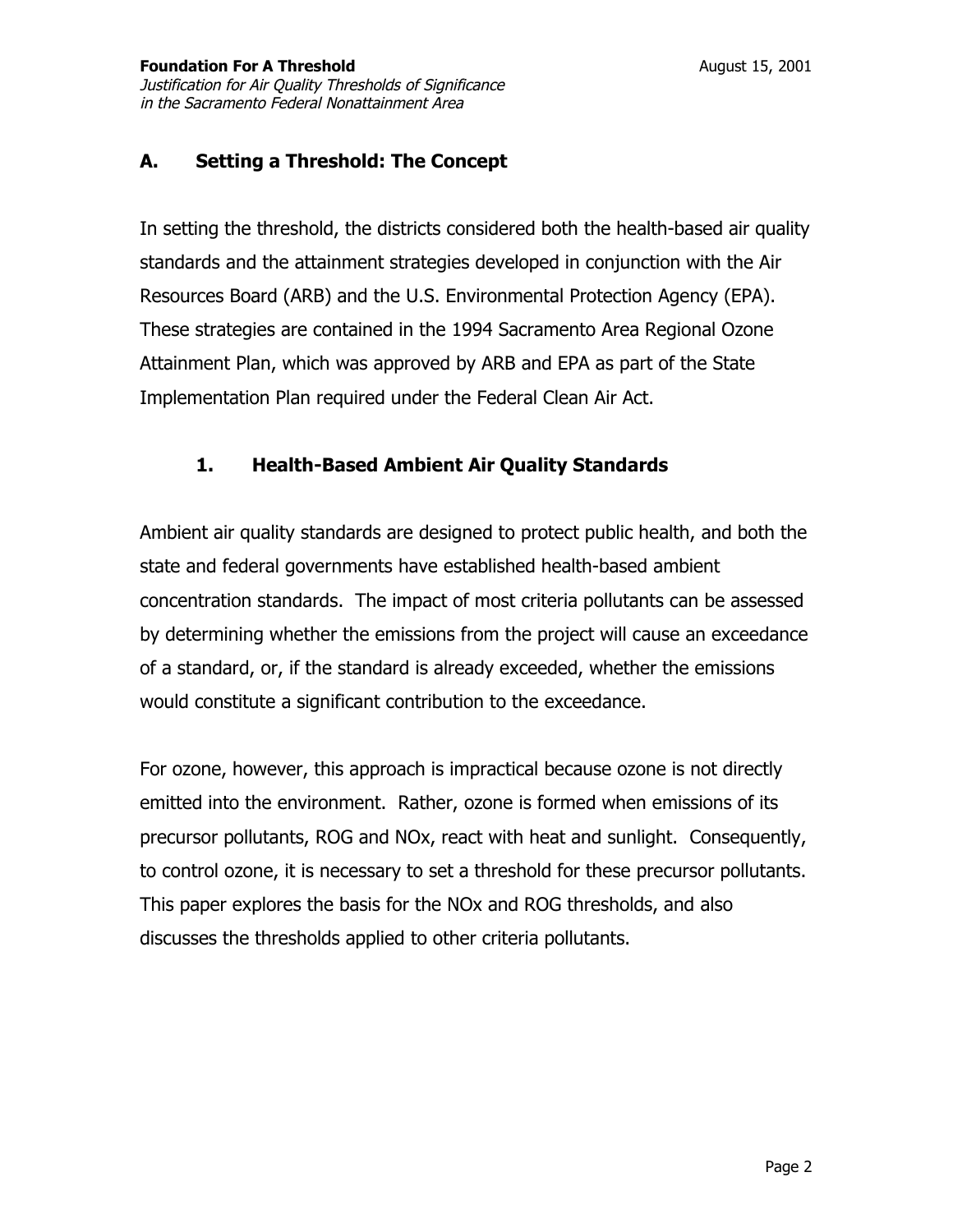#### **2. Attainment Strategy, Threshold Strategy, and the Importance of TCM/Land Use Control Measures**

To set a threshold for the ozone precursors, the districts focused on the attainment strategies set forth in the 1994 Sacramento Area Regional Ozone Attainment Plan, which is our regional SIP. The regional SIP sets out a wide range of pollution control strategies designed to ensure that we achieve compliance with the federal ozone standard by 2005. The effectiveness of these measures in achieving this goal was assessed during the preparation of the Plan using the urban airshed model (UAM).

One of the principal elements of the SIP is the requirement to obtain emission reductions of one ton per day each for ROG and NOx through the implementation of transportation control measures (TCMs) and control of land use project emissions. The significance thresholds for NOx and ROG are keyed to this one ton commitment for each pollutant.

Failure to fully implement the TCM/land use control strategy in the ozone attainment plan may cause a significant adverse air quality impact because it will impede on the region's ability to attain the federal ozone standard. Applying a region-wide threshold of significance for ozone designed to successfully implement the land use control strategy will better ensure that we continue to make reasonable progress toward our attainment plan goal and avoid adverse health impacts associated with the failure to meet the standard.

The regional SIP strategies are based on a mix of NOx and ROG reductions that reduces more NOx than ROG. For TCMs and land use controls, however, the Plan calls for an equal reduction of NOx and ROG – one ton each. The districts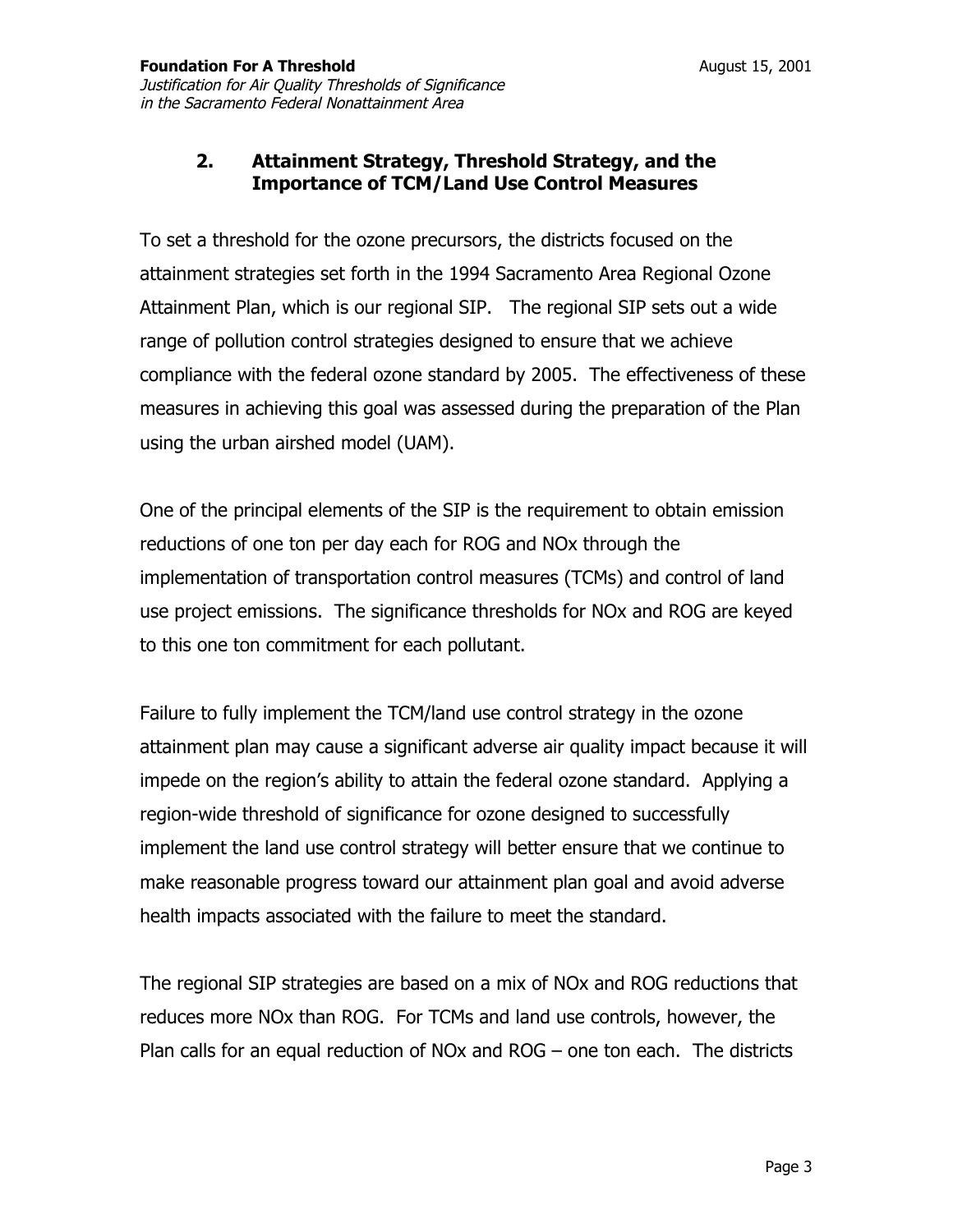in the nonattainment area as well as the Air Resources Board and the U.S. Environmental Protection Agency approved this approach.

#### **B. Projecting Emissions**

To set a threshold, it is first necessary to estimate the level of growth that will occur in the area, and the level of emissions that will be associated with the growth. These estimates can then be compared to the one-ton ROG/one-ton NOx SIP commitments to determine the level of reductions needed in the future, and to set the threshold limit that will most effectively and efficiently achieve that goal. This section focuses on the first two steps – anticipated growth and emissions. Section C focuses on the final steps toward achieving our goal.

#### **1. Regional Growth Trends**

The Sacramento Area Council of Governments (SACOG) has estimated that population and housing in the Sacramento region will grow by about two percent of the total population annually over the entire life of the SIP (1990–2005) as we approach our attainment year. The districts relied on this two-percent projection, displayed in the following graph, when preparing and adopting the SIP.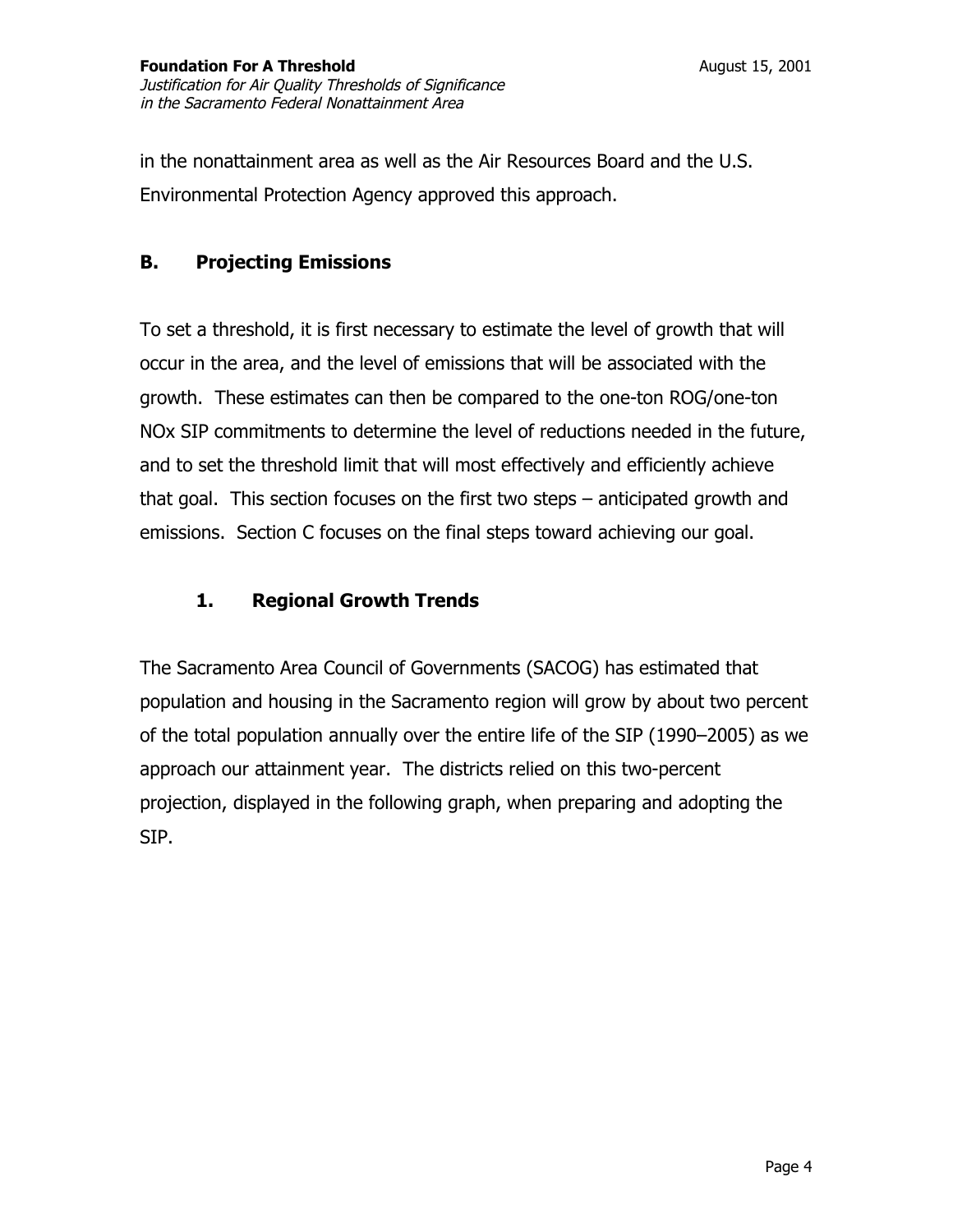

**Figure 1 - Total Population and Housing Growth (1990-2010)** 

Source: SACOG, 2000

SACOG also estimated (as shown in the graph below) that vehicle miles traveled (VMT) will increase by about two percent of the total per year. Increases in VMT will partially offset air quality benefits of cleaner vehicles. The districts considered both these factors – increase in population/housing and VMT – when adopting the SIP.

**Figure 2 - Total Vehicle Miles Traveled (1990-2010)** 



The districts also commissioned the development of a database containing building permits issued in the nonattainment area during 1995-1999, and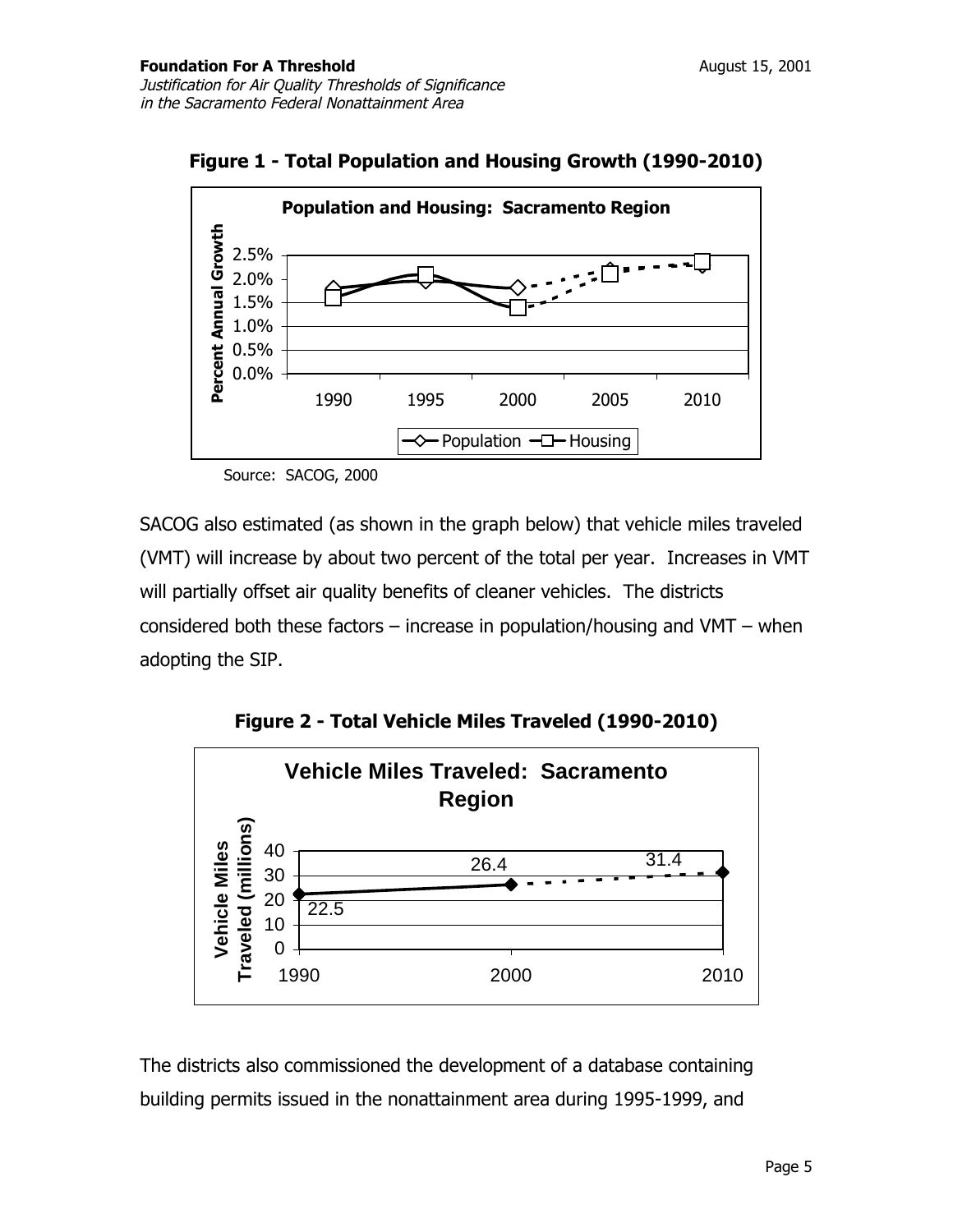compared this information to the SACOG projections. The database developed by the districts included housing, commercial, and industrial permits, while SACOG's information included only housing units. The graph below compares new housing units added to the region with housing unit building permits in the threshold database. $1$ 



**Figure 3 - New Housing Units vs. Building Permits (1995-1999)** 

The difference between SACOG data and the database is because, in part, the SACOG data includes housing units for entire counties whereas the threshold data is limited to the ozone nonattainment area.

 $1$  SACOG's 2% growth estimate, discussed on page 5, compares the new development to the entire stock of existing housing.. In contrast, the 5.4% change identified in the "New Housing Units: Sacramento Region" graph compares new housing units built or permitted in a given year with the number of new units built or permitted in the prior year.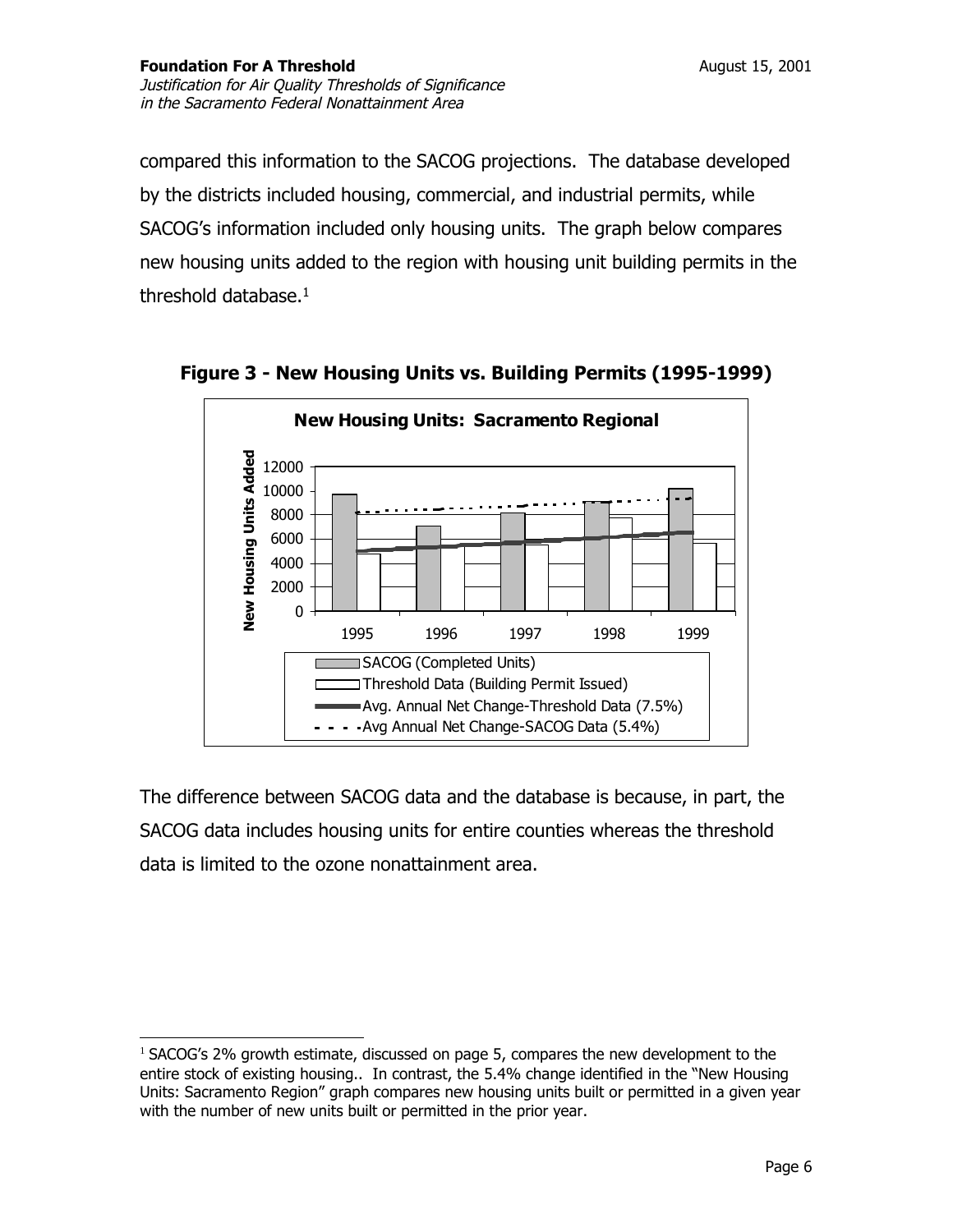The graph shows that the rate of growth estimated by SACOG is consistent with the rate of growth verified in the database analysis. This provides a crosscheck demonstrating that the database estimates are accurate.

In summary, the comparisons of the database with the various indicators of regional growth shown above demonstrate that projections based on the database should be fairly accurate. These trends also are consistent with the Sacramento Area Regional 1999 Milestone Report on the 1994 Regional Ozone SIP.

### **2. Projected Land Use Emissions**

To estimate land use emissions, the districts looked at the emissions from both past and future projects. The database commissioned by the districts used the URBEMIS model to calculate emission estimates for the projects that obtained a building permit. The districts' emissions estimates for post-1999 are also calculated using the URBEMIS computer model and projected through 2005. These projections are displayed in the following graph: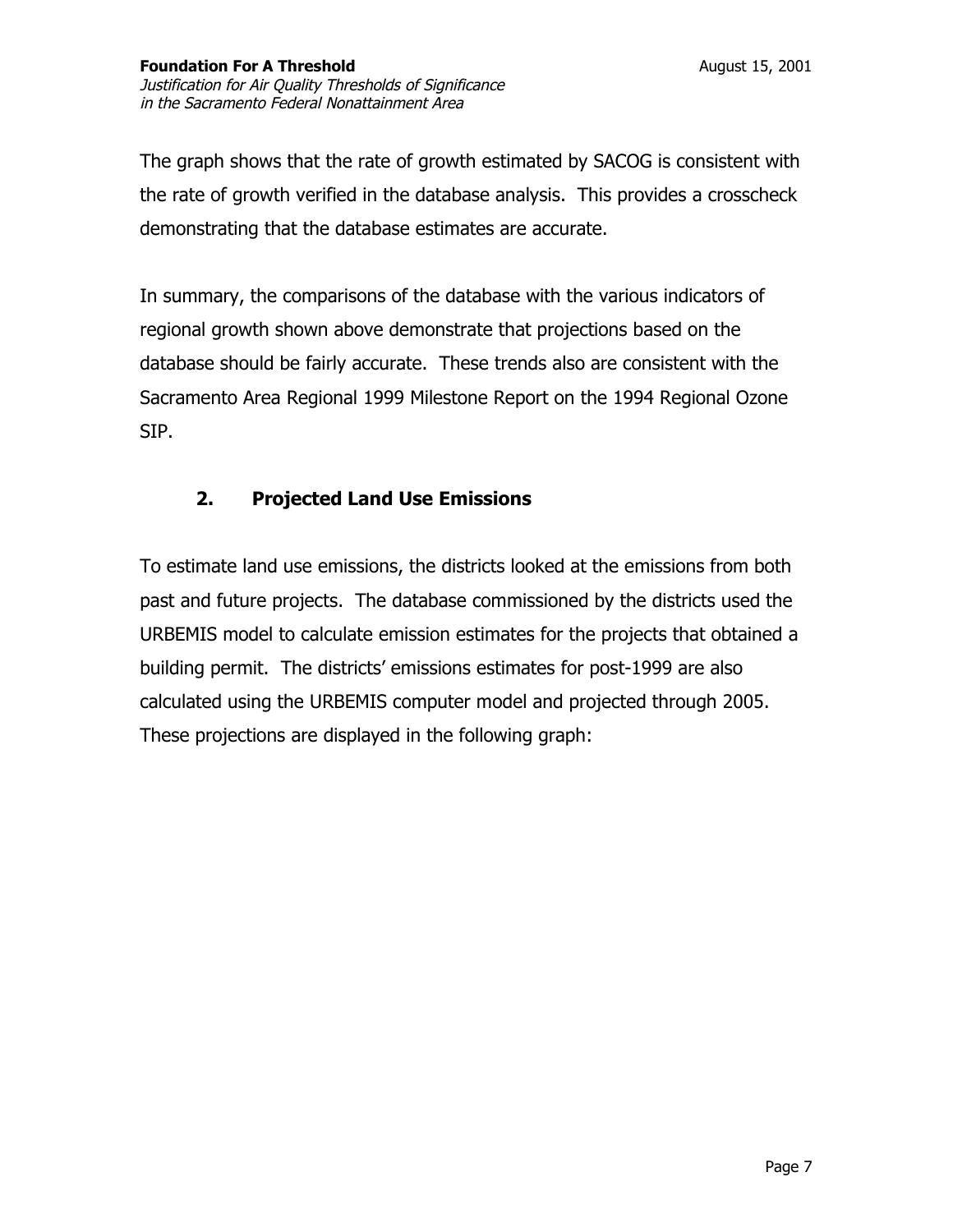

**Figure 4 - Projected Regional Emissions from Land Use** 

The above projections show an average annual net increase in emissions from new building permits of approximately 22 percent for ROG and 27 percent for NOx based on 1995 – 1999 actual data.

### **C. Projecting Reductions Needed**

Reductions to meet the SIP TCM/land use commitment come from agency TCM efforts and project-oriented land use control programs implemented between 1990 and 2005. The TCMs include measures such as light rail extensions, airport transit services, and bicycle infrastructure incentive programs. The land use measures focus on project specific controls that arise through the CEQA review of projects. Consequently, in order to set the CEQA threshold, the portion of the one ton NOx and one ton ROG commitment attributable to land use must be determined. To do this, the districts looked at:

• TCM and land use reductions achieved from 1990 to 1999.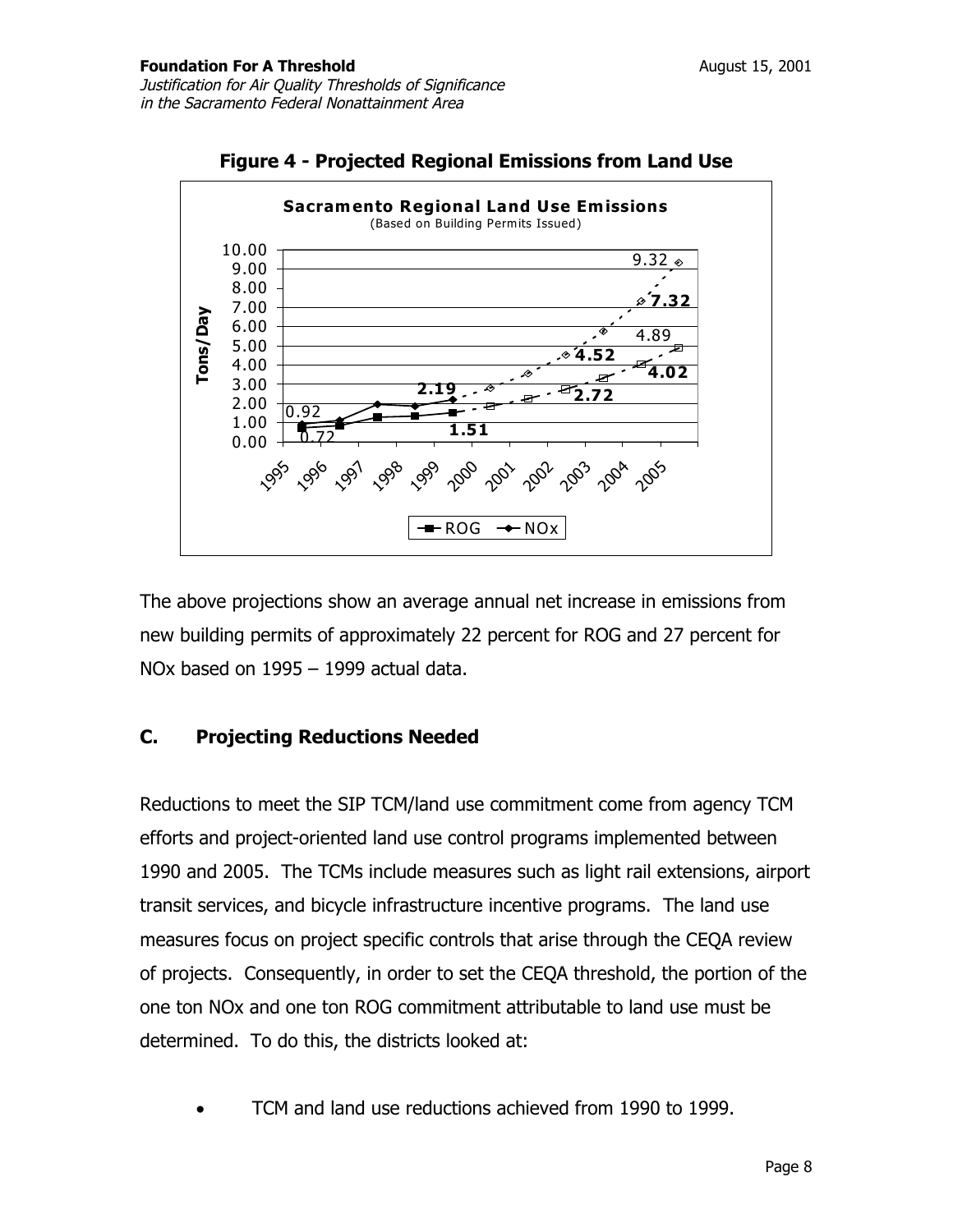- Projected TCM reductions to be achieved from 2000 to 2005.
- Projected land use reductions from 2000 to 2002 under the current threshold.
- Any additional land use reductions from 2002 to 2005 needed to achieve the one-ton NOx, one-ton ROG commitment.

The first three steps in this analysis are discussed in sections  $C.1. - 3.$ , below. The difference between the reductions captured using the TCM measures analyzed in the SIP and the reductions achieved under the existing CEQA threshold will reveal the remaining level of reductions needed to achieve the one ton reduction for each pollutant – ROG and NOx. This latter analysis is discussed in section C.4. below.

### **1. TCM and Land Use Reductions – 1990-1999**

The Sacramento Area Regional Milestone Report (1999) identified emission reductions of 0.21 tons/day NOx and 0.18 tons/day ROG from TCMs and land use mitigation for the years 1990-1999.

### **2. Projected TCM Reductions – 2000-2005**

Emission Reductions anticipated from transportation control measures are:

| <b>Project</b>     | <b>NOx</b> | <b>ROG</b> |
|--------------------|------------|------------|
|                    | (Tons/Day) | (Tons/Day) |
| South Corridor LRT |            |            |

#### **Table 1 - Projected TCM Reductions – 2000-2005**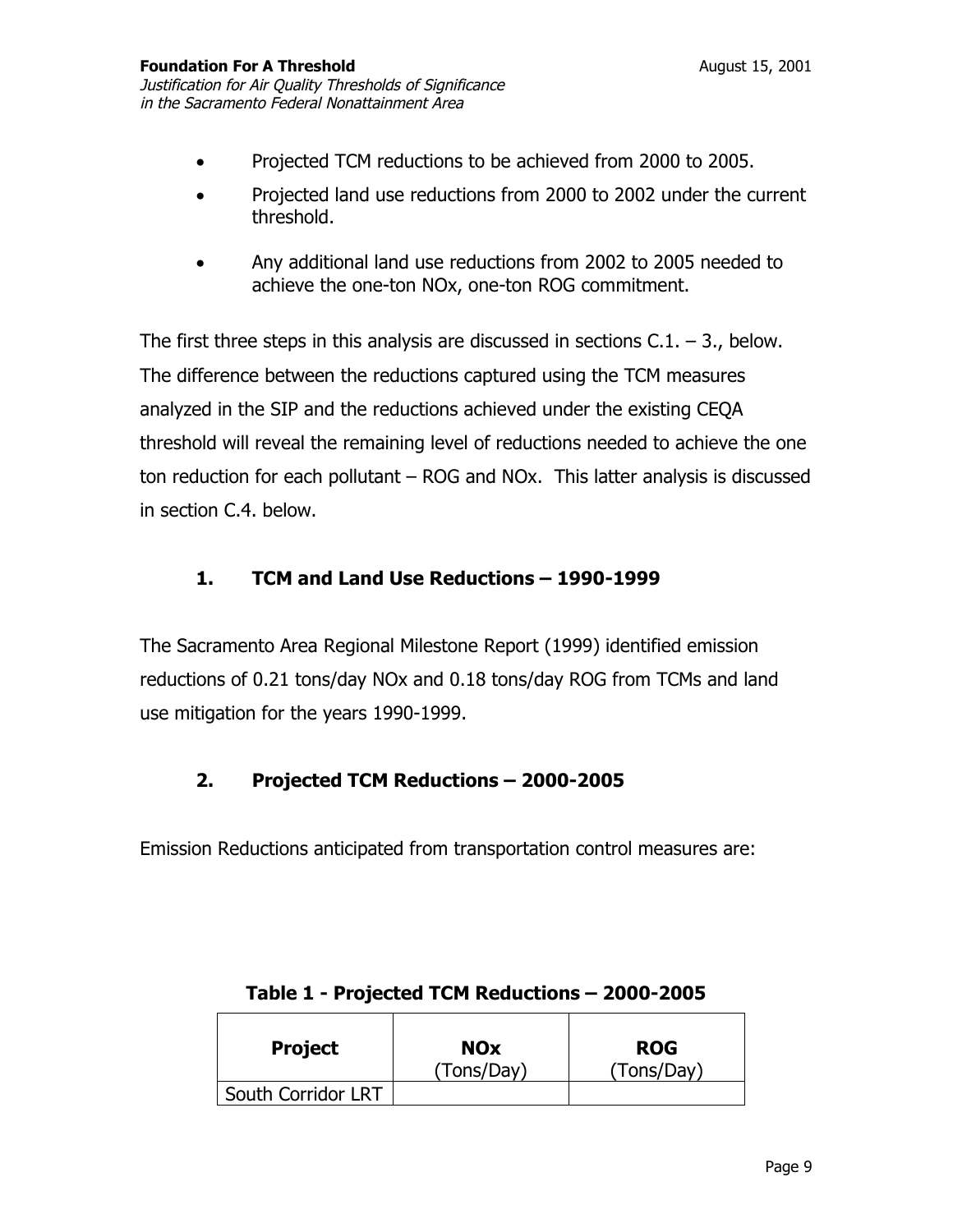#### **Foundation For A Threshold August 15, 2001**

Justification for Air Quality Thresholds of Significance in the Sacramento Federal Nonattainment Area

| Extension                     | 0.05                   | n 17 |
|-------------------------------|------------------------|------|
| Folsom LRT                    |                        |      |
| Extension                     | 0.04                   | 0.13 |
|                               |                        |      |
| <b>Total</b>                  | 0.09                   | 0.25 |
| $\overline{\phantom{a}}$<br>. | -----<br>_<br>-------- |      |

(Source: Mobile Source Division, SMAQMD, 2000)

#### **3. Projected CEQA Land Use Reductions Under Current Threshold**

Since the Milestone Report does not assess the anticipated reductions from 2000 to 2002 for projects reviewed under CEQA using the existing 85-pound threshold, staff separately assessed these reductions. As shown in Table 2 below, the total estimated emissions for projects that trigger the 85-pound threshold are 3.15 tons per day NOx and 0.93 tons per day ROG.

|                  |            | <b>NOx</b> |            |         | <b>ROG</b> |         |
|------------------|------------|------------|------------|---------|------------|---------|
| <b>Threshold</b> | (Tons/Day) |            | (Tons/Day) |         |            |         |
| (Lbs./Day)       | $95-99$    | '00-'02    | `03-`05    | $95-99$ | $'00-'02$  | `03-`05 |
| 35               | 4.21       | 5.70       | 11.75      | 2.47    | 2.96       | 5.33    |
| 55               | 3.25       | 4.40       | 9.08       | 1.40    | 1.68       | 3.03    |
| 65               | 2.94       | 3.98       | 8.20       | 0.98    | 1.18       | 2.12    |
| 75               | 2.45       | 3.31       | 6.82       | 0.82    | 0.98       | 1.76    |
| 85               | 2.32       | 3.15       | 6.49       | 0.78    | 0.93       | 1.68    |
| 100              | 1.97       | 2.65       | 5.47       | 0.68    | 0.82       | 1.48    |
| 125              | 1.64       | 2.21       | 4.57       | 0.57    | 0.69       | 1.24    |
| 150              | 1.44       | 1.95       | 4.02       | 0.51    | 0.61       | 1.09    |

**Table 2 - Land Use Emissions Above a Threshold** 

To estimate the reductions for these projects, staff assumed mitigation requirements for each project would reduce emissions by about eight percent. This level of mitigation effectiveness takes into account differences in regional thresholds and the evolution of mitigation programs. Calculated reductions are 0.08 and 0.25 tons per day for ROG and NOx during the 2000-2002 time period.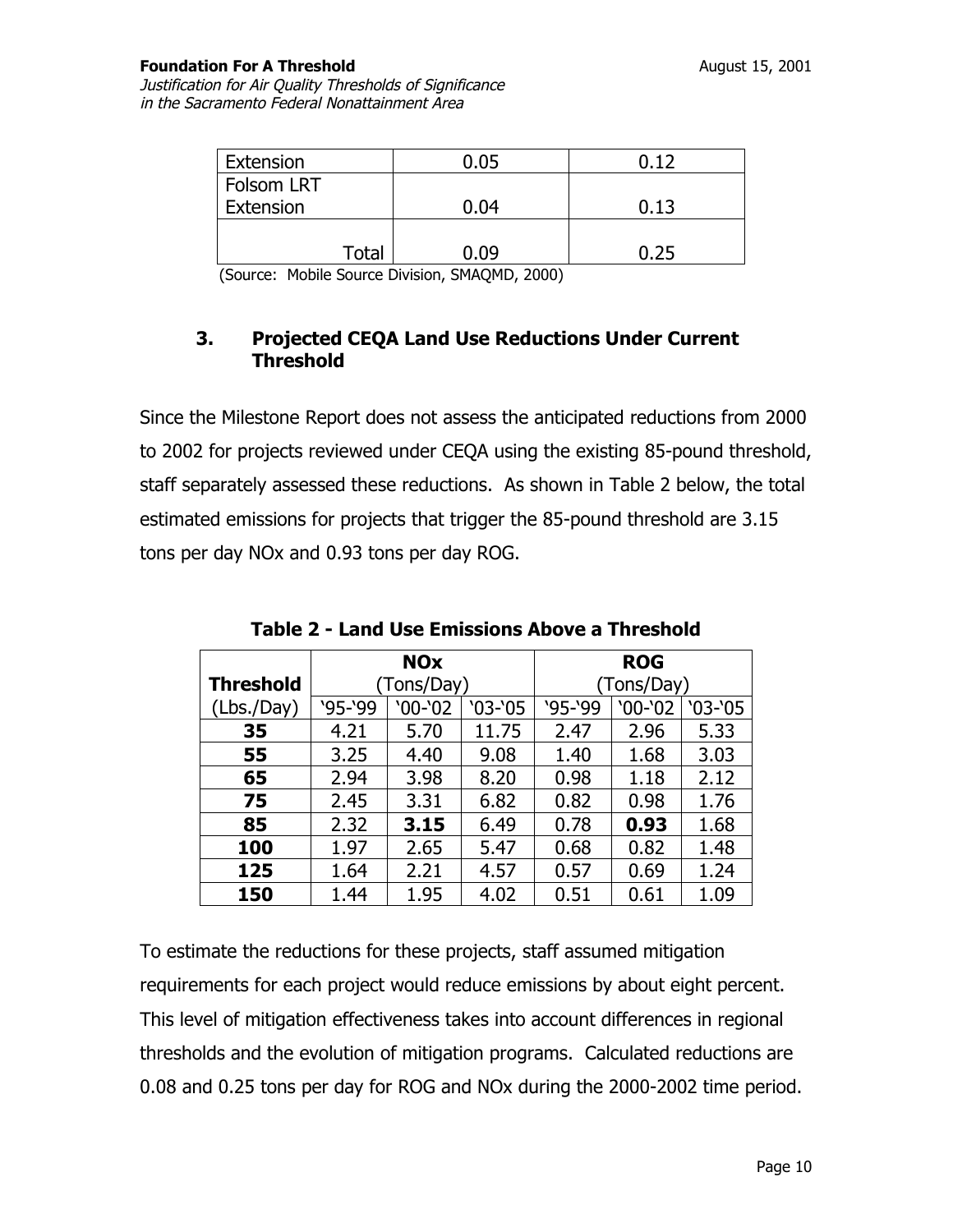#### **4. Remaining Emission Reductions and Possible Thresholds**

The final steps in the development of a threshold involve estimating the reductions needed, and comparing those reductions to various threshold levels.

#### **a. Total Reductions Needed**

After accounting for the emission reductions achieved (see Sections C.1.  $-$  3., above), the remaining reductions needed in the 2002-2005 time period are 0.45 tons per day NOx and 0.49 tons per day ROG. Figure 5 below illustrates the contribution of each of the emission reduction categories and the remaining level of reductions required.

#### **Figure 5 - TCM and Land Use Emission Reductions Needed for the SIP**



**TCM/Land Use Reductions for SIP**

**0.45**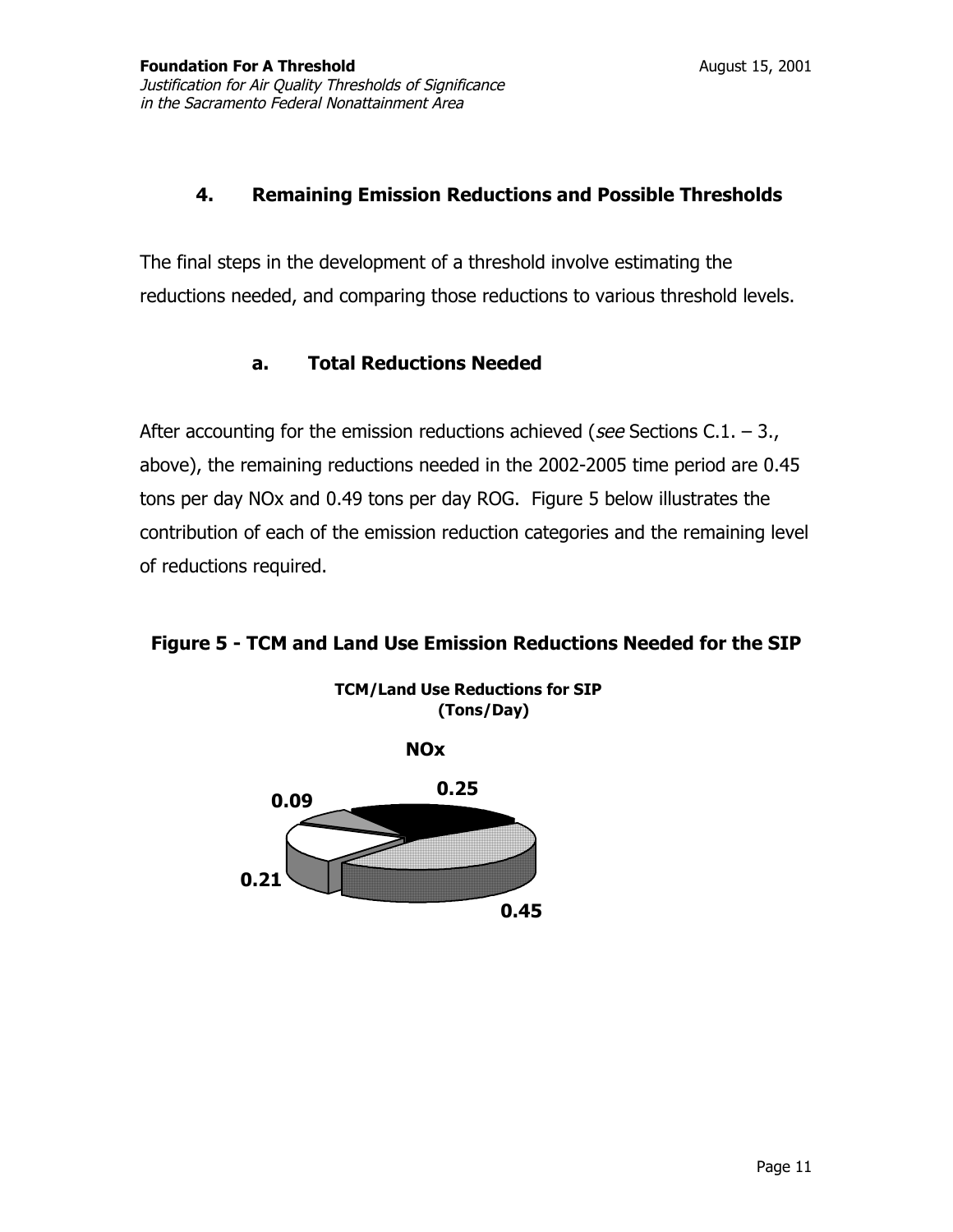

#### **b. Comparison of Reductions Needed to Range of Thresholds**

The districts looked at a wide range of potential threshold limits in order to identify an appropriate limit for achieving the 0.45 tons per day NOx and 0.49 tons per day ROG reductions. As should be expected, the lower the limit, the smaller the projects that may trip the limit. The following tables show the approximate residential and commercial land use project size that may exceed each threshold:

| <b>Threshold</b><br>(Lbs./Day) | <b>Residential</b> | <b>Commercial</b> |
|--------------------------------|--------------------|-------------------|
| 35                             | 147 du             | 12,000 sf         |
| 55                             | 240 du             | 18,000 sf         |
| 65                             | 285 du             | 21,000 sf         |
| 75                             | 333 du             | 24,000 sf         |
| 85                             | 381 du             | 28,000 sf         |
| 100                            | 452 du             | 33,000 sf         |
| 125                            | 576 du             | 41,000 sf         |
| 150                            | 698 du             | 49,000 sf         |

| Table 3 - NOx Trigger Levels |
|------------------------------|
|------------------------------|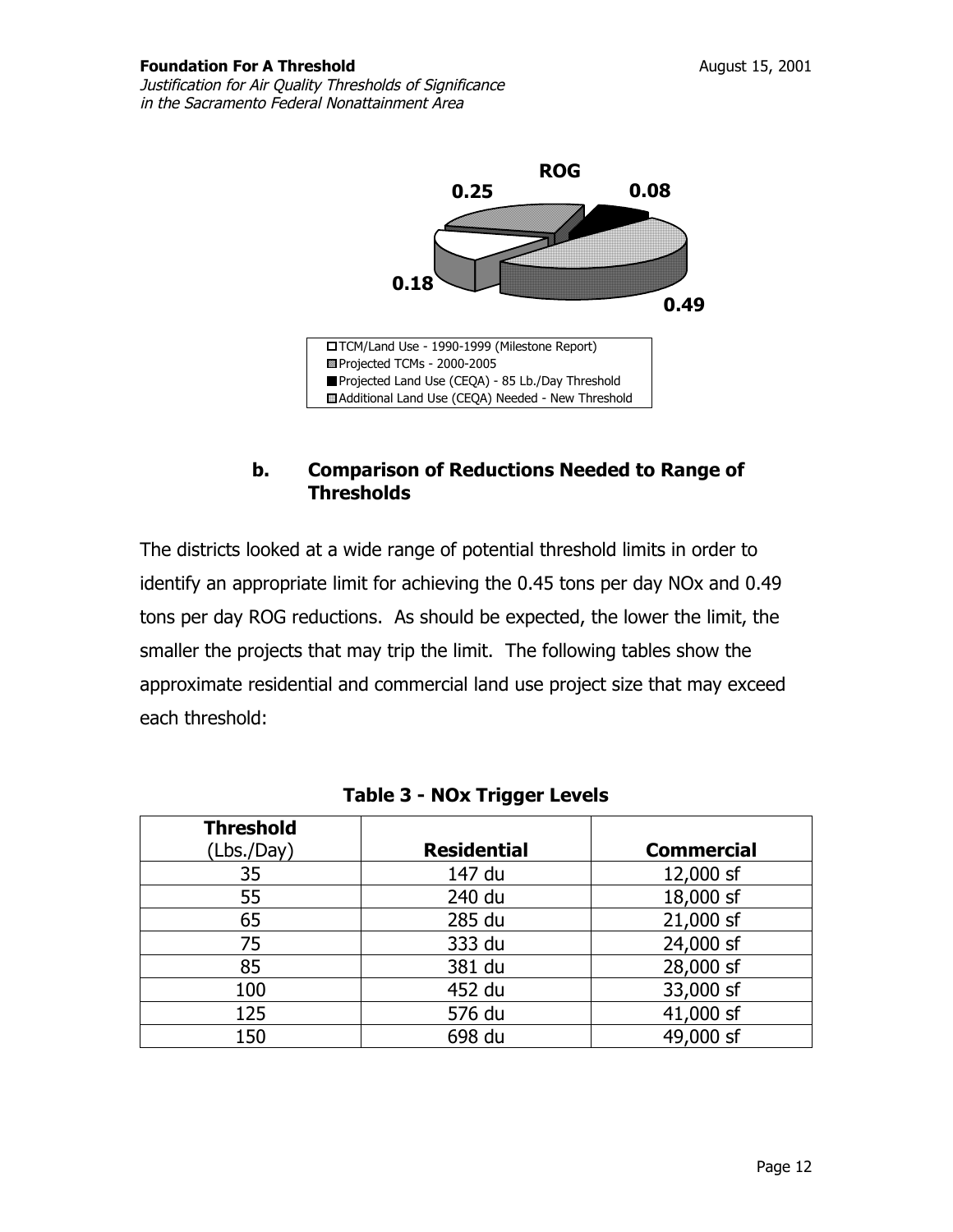Justification for Air Quality Thresholds of Significance in the Sacramento Federal Nonattainment Area

| <b>Threshold</b> |                    |                   |
|------------------|--------------------|-------------------|
| (Lbs/Day)        | <b>Residential</b> | <b>Commercial</b> |
| 35               | 257 du             | 22,000 sf         |
| 55               | 418 du             | 35,000 sf         |
| 65               | 497 du             | 41,000 sf         |
| 75               | 580 du             | 47,000 sf         |
| 85               | 663 du             | 54,000 sf         |
| 100              | 787 du             | 63,000 sf         |
| 125              | 1,002 du           | 79,000 sf         |
| 150              | 1,214 du           | 94,000 sf         |

## **Table 4 - ROG Trigger Levels**

 $*$  du = dwelling unit; sf = gross square feet.

NOTES: 1. Trigger levels are a guide indicating the approximate project size at a specific threshold and should not be used to determine the impact of a specific project.

2. Trigger levels were estimated using the URBEMIS computer model (EMFAC7F).

The districts developed the following formula to estimate the level of emission reductions that must be achieved to reach the one ton SIP commitment:

$$
S = T + E + (L \times M)
$$

Where:

S = One ton NOx, one ton ROG SIP Commitment

 $T =$  Transportation Control Measure Reductions (see Sections C.1-2)

 $E =$  Projected Reductions Under Current Threshold (see Section C.3)

 $L =$  Land Use Emissions Above the Alternative Threshold (see below)

 $M =$  Assumed Mitigation Program Effectiveness (see below)

To calculate "L," – Land Use Emissions Above the Alternative Threshold – the districts used the land use emissions database (see Section B.1.), and calculated the level of emissions from anticipated development that would exceed each alternative threshold assessed. The results are presented in Table 5 below.

**Threshold** (Lbs./Day) **NOx**  ('03-'05) **ROG**  ('03-'05) 35 11.75 5.33 55 9.08 3.03

**Table 5 - Land Use Emissions Above Threshold** (Tons/Day)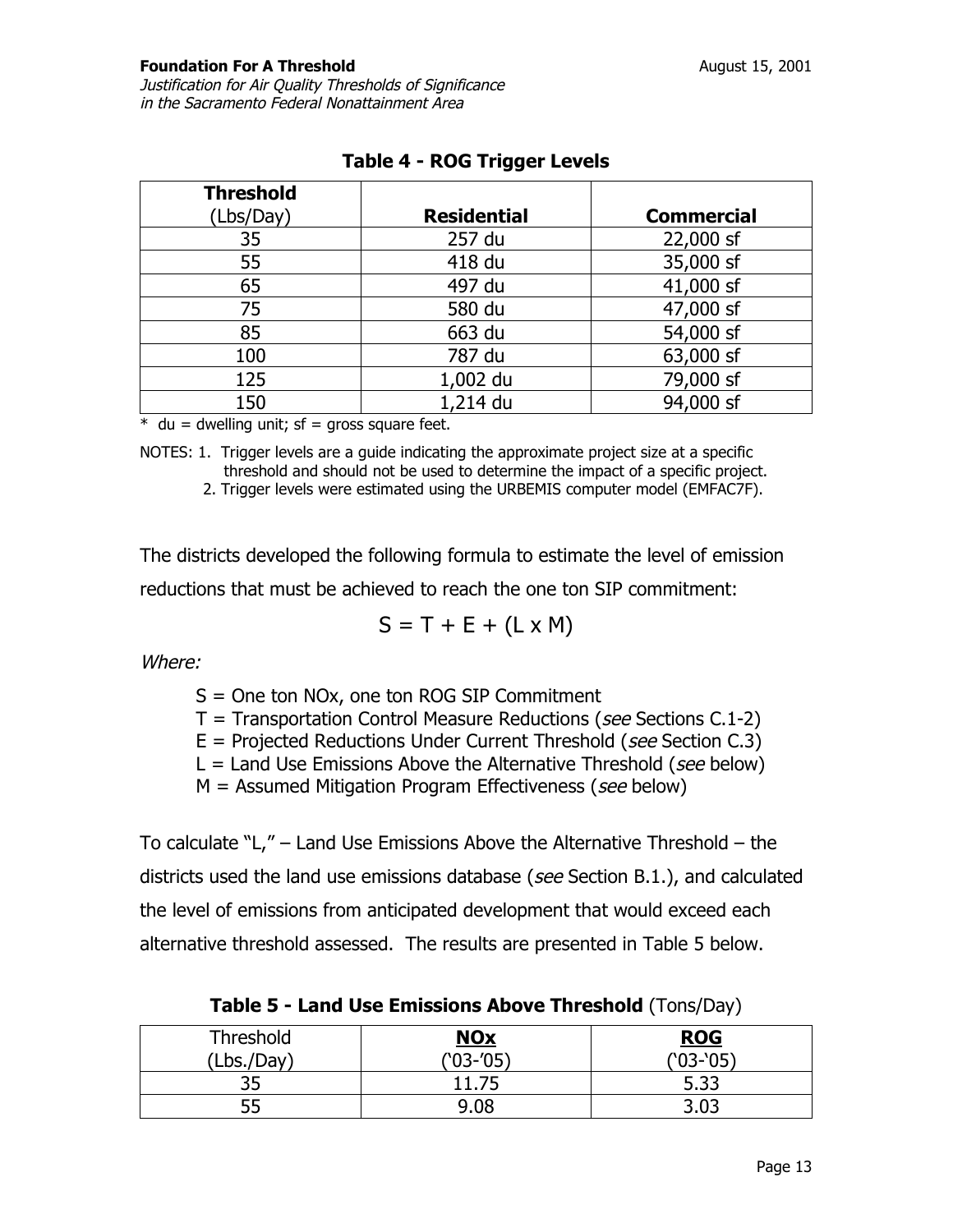**Foundation For A Threshold August 15, 2001** Justification for Air Quality Thresholds of Significance in the Sacramento Federal Nonattainment Area

| 65  | 8.20 | 2.12 |
|-----|------|------|
| 75  | 6.82 | 1.76 |
| 85  | 6.49 | 1.68 |
| 100 | 5.47 | 1.48 |
| 125 | 4.57 | 1.24 |
| 150 | 4 በን | 1.09 |

Finally, the districts determined the value of "M" – Assumed Mitigation Program Effectiveness – by calculating the level of mitigation effectiveness required to reduce the land use emissions above the alternative threshold limits to 0.49 tons per day ROG and 0.45 tons per day NOx – the reductions needed to meet our one ton NOx, one ton ROG SIP commitment (see Section C.4.a.). So, L x M must always equal 0.49 tons per day.

Table 6 and Table 7 below illustrate the application of the district's formula to the various threshold levels.

| <b>Threshold</b> | $S =$ | т                    | E(T/D) |       |     |
|------------------|-------|----------------------|--------|-------|-----|
| (Lbs/Day)        | (T/D) | (T/D)                |        | (T/D) | M   |
| 35               | 1.00  | $0.18 + 0.25 = 0.43$ | 0.08   | 5.33  | 9%  |
| 55               | 1.00  | $0.18 + 0.25 = 0.43$ | 0.08   | 3.03  | 16% |
| 65               | 1.00  | $0.18 + 0.25 = 0.43$ | 0.08   | 2.12  | 23% |
| 75               | 1.00  | $0.18 + 0.25 = 0.43$ | 0.08   | 1.76  | 28% |
| 85               | 1.00  | $0.18 + 0.25 = 0.43$ | 0.08   | 1.68  | 29% |
| 100              | 1.00  | $0.18 + 0.25 = 0.43$ | 0.08   | 1.48  | 33% |
| 125              | 1.00  | $0.18 + 0.25 = 0.43$ | 0.08   | 1.24  | 40% |
| 150              | 1.00  | $0.18 + 0.25 = 0.43$ | 0.08   | 1.09  | 45% |

**Table 6 - ROG Threshold Equation**  $(S = T + E + (L \times M))^*$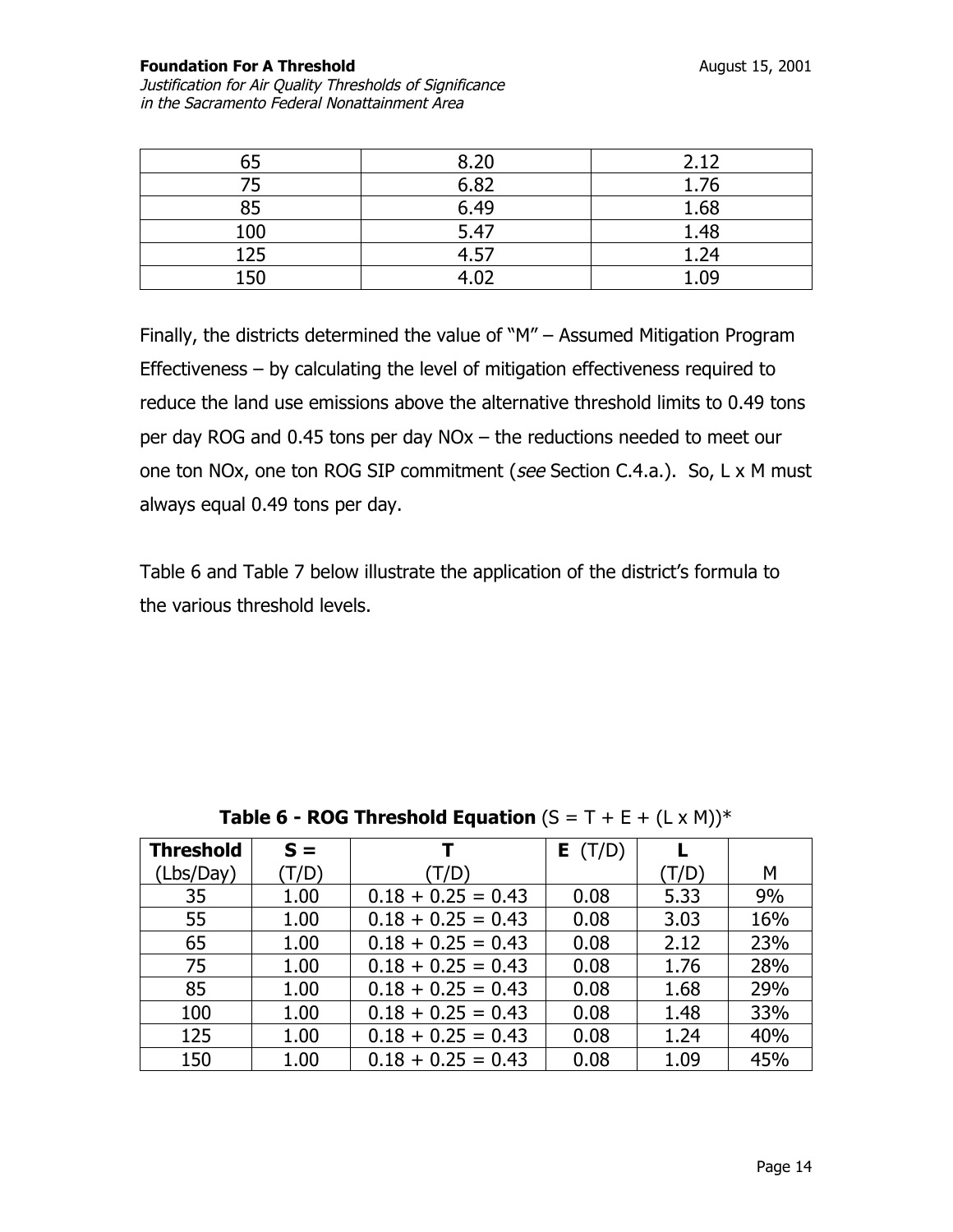| <b>Threshold</b> | $S =$ |                      | Е     |       |     |
|------------------|-------|----------------------|-------|-------|-----|
| (Lbs/Day)        | (T/D) | T/D)                 | (T/D) | (T/D) | М   |
| 35               | 1.00  | $0.21 + 0.09 = 0.30$ | 0.25  | 11.75 | 4%  |
| 55               | 1.00  | $0.21 + 0.09 = 0.30$ | 0.25  | 9.08  | 5%  |
| 65               | 1.00  | $0.21 + 0.09 = 0.30$ | 0.25  | 8.20  | 5%  |
| 75               | 1.00  | $0.21 + 0.09 = 0.30$ | 0.25  | 6.82  | 7%  |
| 85               | 1.00  | $0.21 + 0.09 = 0.30$ | 0.25  | 6.49  | 7%  |
| 100              | 1.00  | $0.21 + 0.09 = 0.30$ | 0.25  | 5.47  | 8%  |
| 125              | 1.00  | $0.21 + 0.09 = 0.30$ | 0.25  | 4.57  | 10% |

\* Calculations may not be exact due to rounding.

For example, if we adopt a relatively low threshold of 35 lbs./day, then to achieve the one ton per year ROG reduction – assuming that we have and will achieve a 0.43 tons per day reduction from past (0.18 tons per day) and future (0.25 tons per day) TCM measures, and have achieved a 0.08 tons per day reduction in emissions under the existing CEQA threshold – then we would capture 5.33 tons per day in emissions over the threshold, and would only need to assure a mitigation program effectiveness of nine percent to achieve the one ton goal. This is because, as discussed above, the low threshold level will result in the application of the threshold to more, and smaller, projects, which will also result in implementing more emission reduction measures for these projects.

Conversely, if we set a high 150 lbs./day threshold for ROG, then to achieve the one ton per year reduction – and still assuming that we have and will achieve a 0.30 tons per day reduction from past (0.21 tons per day) and future (0.09 tons per day) TCM measures, and have achieved a 0.08 tons per day reduction in emissions under the existing CEQA threshold – then we would capture only 1.09 tons per day of ROG emissions, and would need to assure a mitigation program effectiveness for these projects of 45 percent. Under this scenario, far fewer projects will trigger the threshold level, and the required level of mitigation is unrealistically high.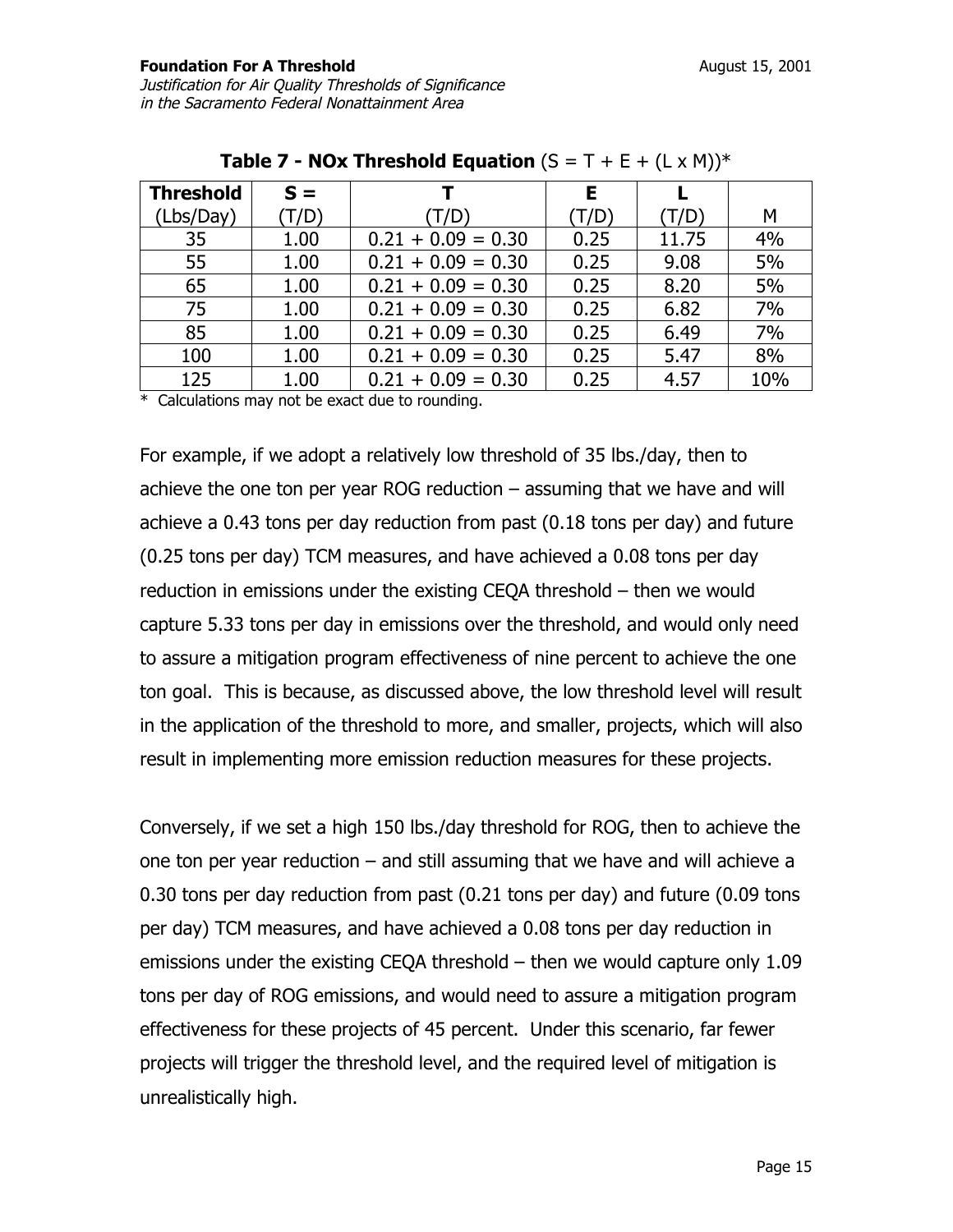The range of threshold options identified in the above tables is also shown graphically below (Figure 6). The graph is the average of the ROG and NOx mitigation effectiveness required to achieve the .45 tons per day NOx and .49 tons per day ROG needed to meet the CEQA threshold burden of the TCM/land use SIP commitment.



**Figure 6 - Threshold and Mitigation Effectiveness Required** 

As this discussion demonstrates, the mitigation effectiveness is proportional to the threshold level. Low mitigation effectiveness requires a lower threshold that in turn captures more projects for review and mitigation. On the other hand, a higher threshold reduces the number of land use projects subject to CEQA, requiring more mitigation to achieve the same reductions.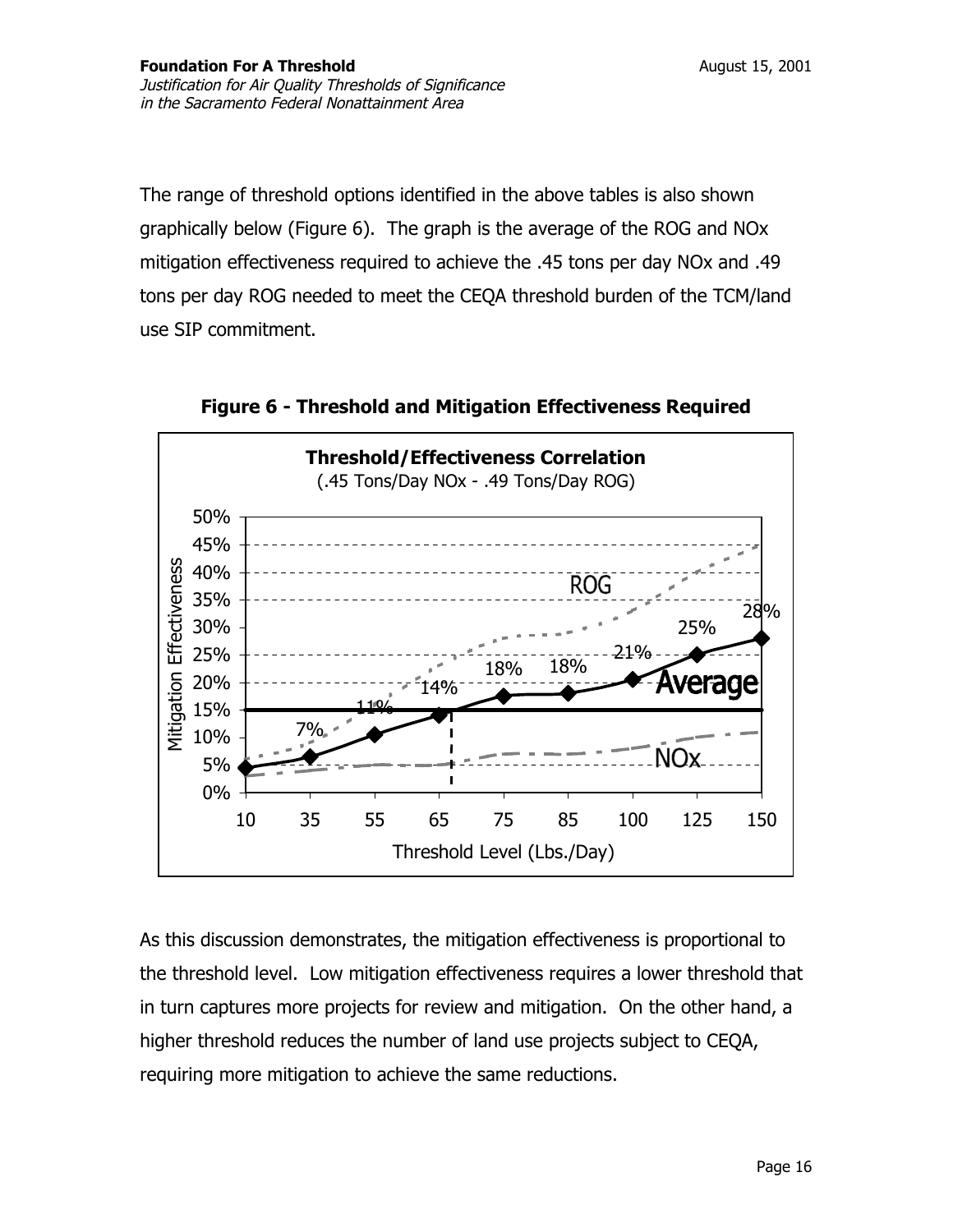#### **D. Recommended Threshold for Ozone Precursors**

Staff recommends thresholds for ROG and NOx of:

#### **Table 8 - Recommended Threshold for Ozone Precursors**

| <b>ROG</b> | 65 Lbs./Day |
|------------|-------------|
| <b>NOx</b> | 65 Lbs./Day |

As illustrated in Table 6, Table 7 and Figure 6 (Page 16), the 65 pound per day threshold will achieve the one ton SIP goal as long as projects achieve an average mitigation effectiveness rate of 15 percent. Upon implementation of the adopted threshold, the districts will develop a monitoring program that will track mitigation effectiveness to verify that projects are achieving the 15 percent goal and allow the reductions to be credited toward achieving the SIP goal.

### **E. Recommended Threshold for Other Criteria Pollutants**

The districts have determined that the threshold for other criteria pollutants should be based upon the state standard (Table 9) for these pollutants. Consequently, if project-specific modeling shows that the project will cause an exceedance of a state standard for a criteria pollutant, the project would cause a potentially significant air quality impact, and an environmental impact report should be prepared.

In addition, if modeling shows that a particular area is already over the state standard, the project's impact is potentially significant if it will contribute more than five percent of the ambient standard to an existing exceedance. The districts believe this five-percent margin will protect the environment without unnecessarily burdening smaller projects.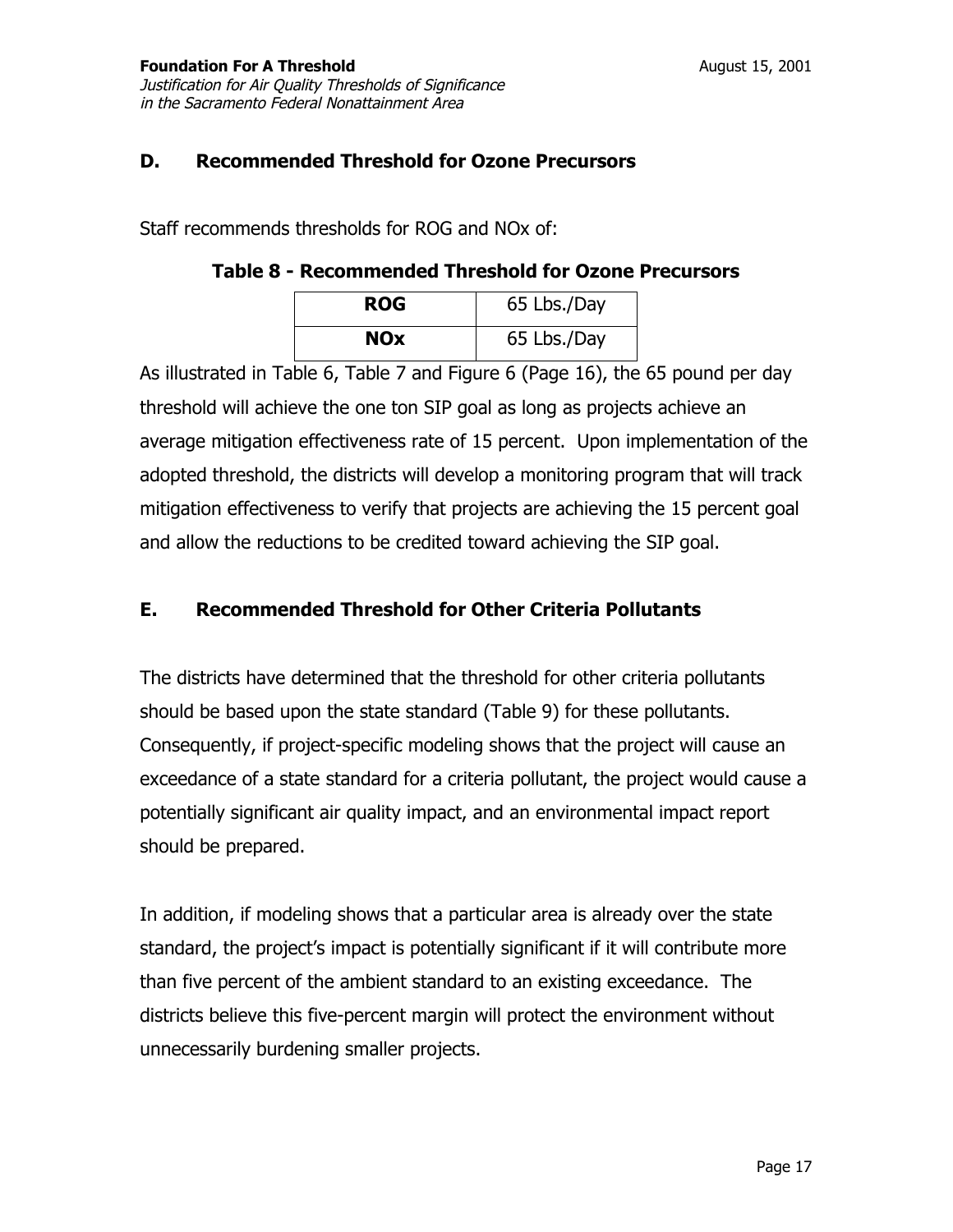| <b>Pollutant</b>      | <b>Averaging Time</b>       | Threshold <sup>1</sup>     |
|-----------------------|-----------------------------|----------------------------|
|                       | 8-Hour                      | <b>9.0 PPM</b>             |
| Carbon Monoxide       | 1-Hour                      | 20.0 PPM                   |
| Nitrogen Dioxide      | 1-Hour                      | 0.25 PPM                   |
|                       | 24-Hour                     | 0.05 PPM                   |
| <b>Sulfur Dioxide</b> | 1-Hour                      | 0.25 PPM                   |
|                       | Annual Average <sup>2</sup> | 30 $\mu$ g/m <sup>3</sup>  |
| <b>PM-10</b>          | 24-Hour                     | 50 $\mu$ g/m <sup>3</sup>  |
| <b>Sulfates</b>       | 24-Hour                     | 25 $\mu$ g/m <sup>3</sup>  |
| Lead                  | 30-Day Average              | 1.5 $\mu$ g/m <sup>3</sup> |
| Hydrogen Sulfide      | 1-Hour                      | 0.03 PPM                   |
| Vinyl Chloride        | 24-Hour                     | 0.01 PPM                   |

#### **Table 9 - Recommended Threshold for Pollutants Other Than Ozone**

1 Threshold is equivalent to California Ambient Air Quality Standard.

2 Annual Average = geometric mean of all measurements. PPM = parts per million.  $\mu q/m^3$ micrograms per cubic meter..

#### **F. Conclusion**

Staff recommends applying the project-level thresholds established here to land use projects subject to CEQA. The CEQA threshold for air quality impacts serves further progress toward our attainment goals, and helps to keep emission levels below ambient standards.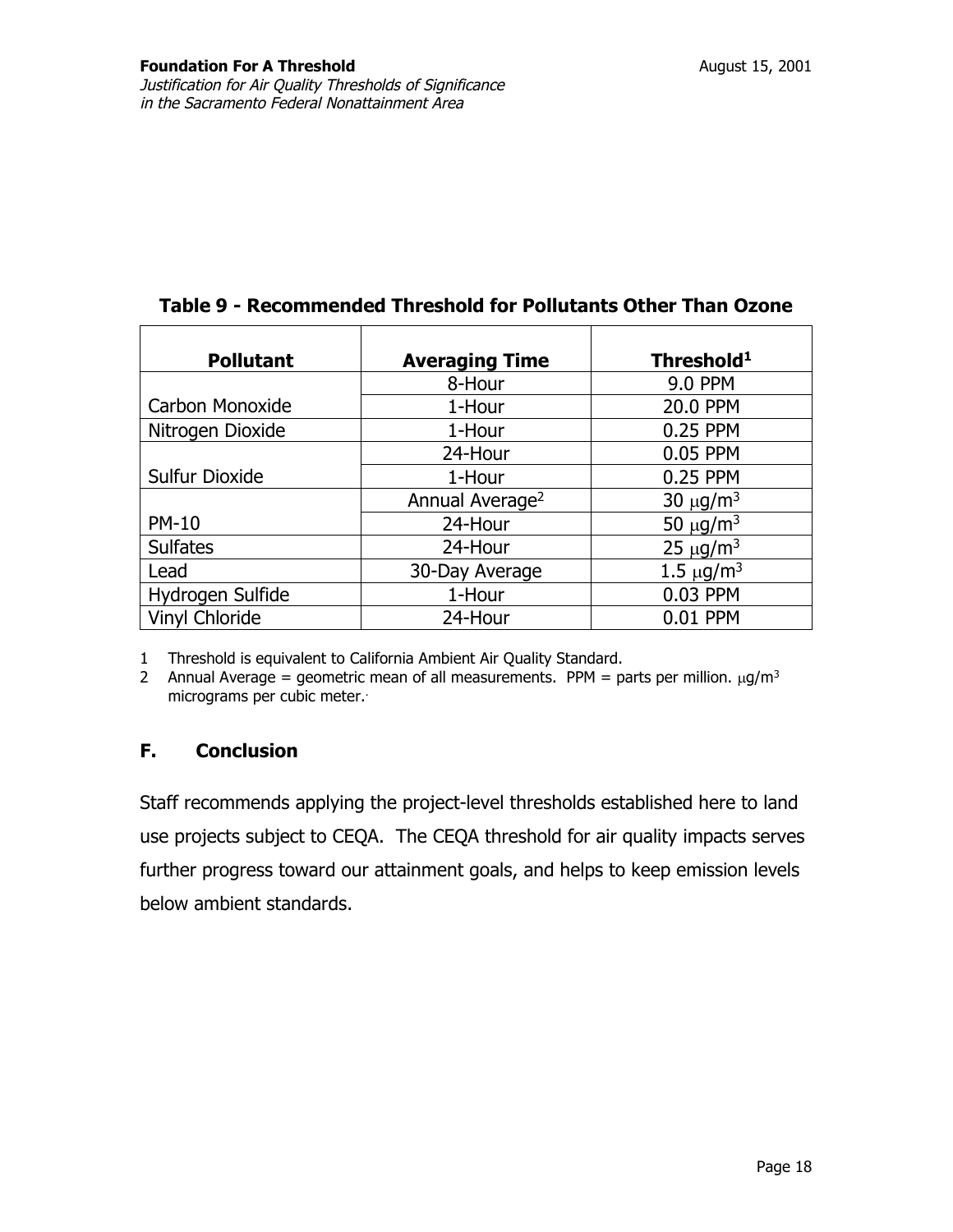## **Bibliography**

#### **References Consulted**

The following documents were referenced in the preparation of this paper:

- 1. Air Quality Thresholds of Significance, Sacramento Metropolitan Air Quality Management District, 1994
- 2. California Environmental Quality Act (CEQA), Public Resources Code, Division 13, Section 21000 et seq.
- 3. Facts and Figures, Sacramento Area Council of Governments
- 4. Sacramento Area Regional 1999 Milestone Report, El Dorado County APCD, Feather River AQMD, Placer County APCD, Sacramento Metropolitan Air Quality Management District, Yolo-Solano AQMD, 2000
- 5. Sacramento Area Regional Ozone Attainment Plan, El Dorado County APCD, Feather River AQMD, Placer County APCD, Sacramento Metropolitan Air Quality Management District, Yolo-Solano AQMD, 1994
- 6. State CEQA Guidelines, California Code of Regulations, Title 14, Chapter 3, Section 15000 et seq.
- 7. Synergisms Among Land Use, Transit, and Travel Pricing Policies, Johnston, Robert A. and Rodier, Caroline J. For presentation at the 1999 Annual Meeting of the TRB, Washington, D.C.
- 8. Neighborhood Site Design and Pedestrian Travel, Hess, Paul M., Moudon, Anne Vernez, Snyder, Mary Catherine, and Stanilor, Kiril. For presentation at the 1999 Annual Meeting of the TRB, Washington, D.C.
- 9. TODs Importance to Transit; Transit's Importance to TODs: Planning Scenarios for Sacramento, Thompson, Gregory L. and Audriac, Ivonne, Draft. November 10, 1998 for presentation at the 1999 Annual Meeting of the TRB, Washington, D.C.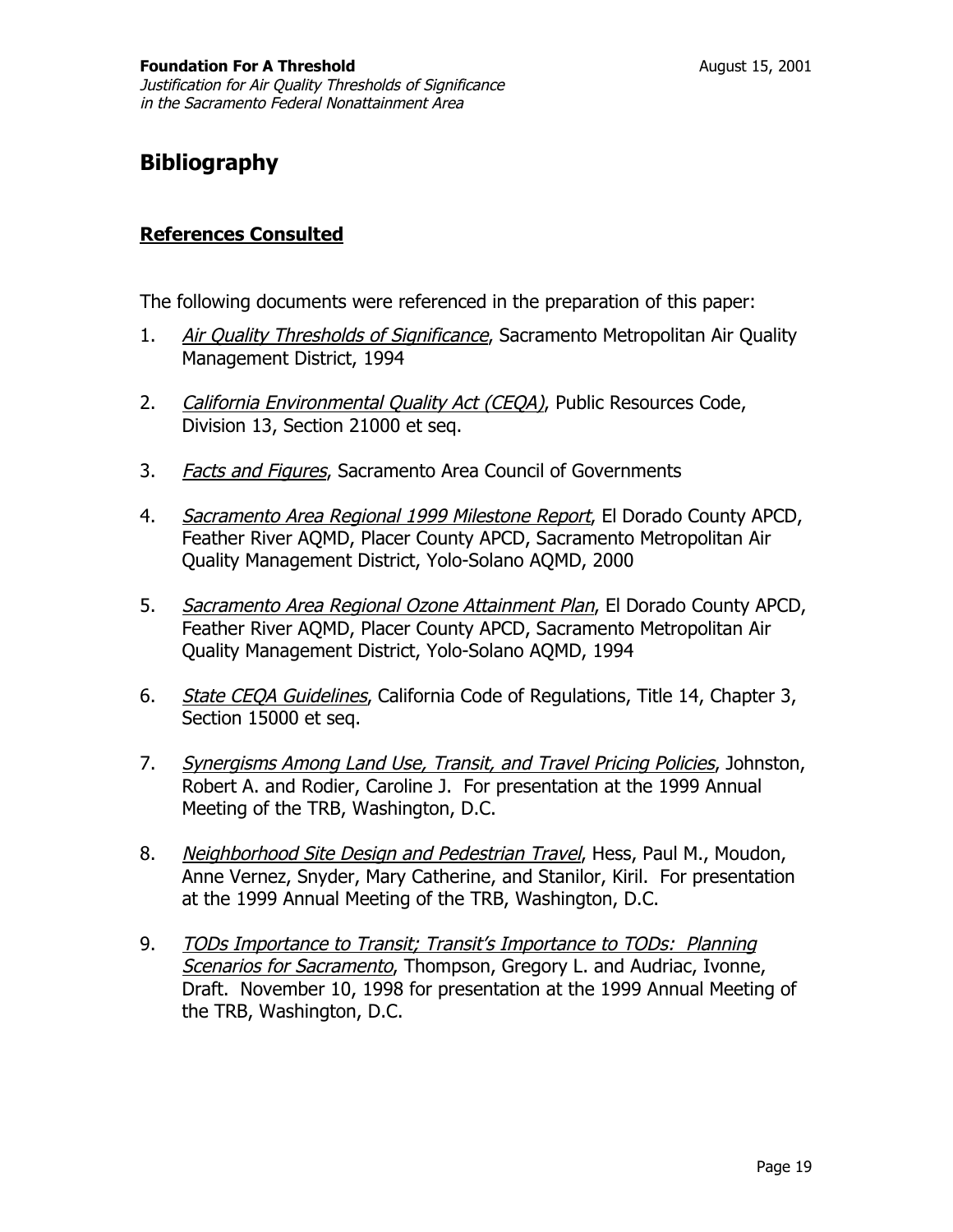- 10. The Impacts of Mixed Use and Density on the Utilization of Three Modes of Travel: The Single Occupant Vehicle, Transit, and Walking, Frank, Lawrence D. Preprint for presentation at the 1997 Meeting of the TRB, Washington, D.C.
- 11. If You Build Them, Commuters Will Use Them The Association Between Bicycle Facilities and Bicycle Commuting, Nelson, Arthur C. and Allen, Davis. Preprint for presentation at the 1997 Meeting of the TRB, Washington, D.C.
- 12. Transit-Oriented Development in the Sun Belt, Messenger, Todd and Ewing, Reid. Transportation Research Record 1552.
- 13. Implementing Effective Travel Demand Management Measures: Inventory of Measures and Synthesis of Experience, Final Report prepared by Comsis Corporation for FHA and FTA, September 1993.
- 14. Transportation-Related Land Use Strategies to Minimize Motor Vehicle Emissions: An Indirect Source Research Study, Final Report prepared by Dagang, Deborah (JHK & Assoc.) in association with Brady and Associates, for California ARB, June 1995.
- 15. Testing the Impact of Alternative Land Use Scenarios Using a Travel Forecasting Model, Steiss, Todd Alan, Baltimore Metropolitan Council. Preprint for presentation at the 1996 Meeting of the TRB.
- 16. Assessment of Travel Demand Management Approaches at Suburban Activity Centers, prepared by K. T. Analytics, Inc., for U.S. DOT, Transportation Systems Center, July 1989.
- 17. Simple Methodologies for Quantifying VT and VMT Reductions from Transportation Control and Growth Management Measures for Developing **Local Trip Reduction Ordinances, Evans, V. and Morrow, D., for** presentation at the 86th Annual AWMA Meeting, June 1993.
- 18. An Assessment of Transportation Control Measures, Transportation Technologies, and Pricing/Regulatory Policies, conducted by the Center for Transportation Research and the Tellus Institute for the Sustainable Energy Development Council, June 1995.
- 19. Analysis of Indirect Source Trip Activity: Regional Shopping Centers, Final Report prepared by JHK & Assoc. and K. T. Analytics, Inc., for California ARB, November 1993.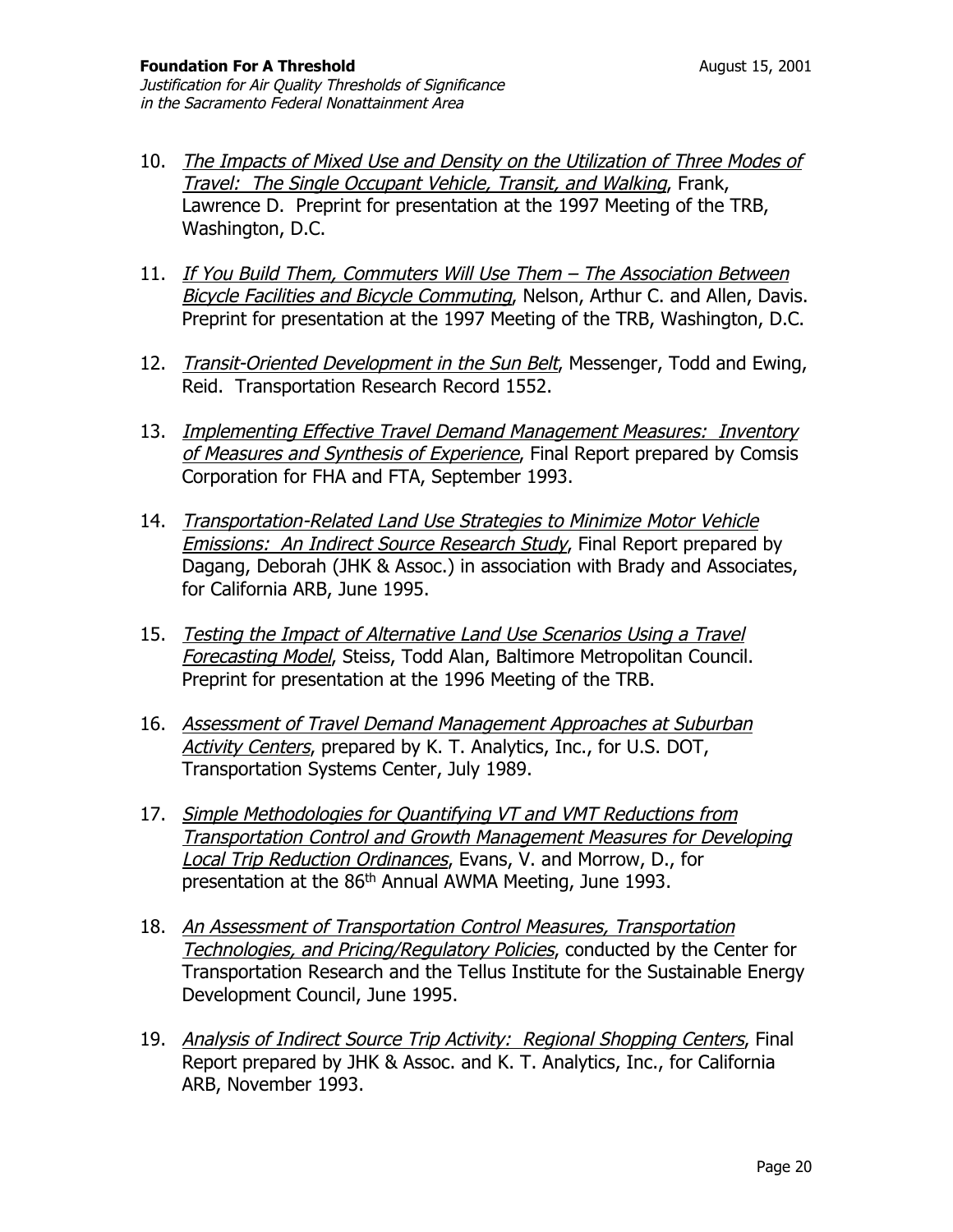- 20. *Evaluation of Travel Demand Management Measures to Relieve Congestion*, Final Report prepared by COMSIS Corporation for Federal Highway Administration, February, 1990.
- 21. Comparative Assessment of Travel Characteristics for Neotraditional Designs, McNally, Michael and Ryan, Sherry, Institute for Transportation Studies, Transportation Research Record.
- 22. Transportation-Related Air Quality and Energy, Transportation Research Record No. 1520, Transportation Research Board, 1996 (3/11/99 1:58 p.m. nncp-v5.xls 15).
- 23. Critical Analysis of Sketch-Planning Tools for Evaluating the Emission Benefits of Transportation Control Measures. Crawford, Jason and Krammes, Raymond, Research Report 1279-5, Texas Transportation Institute, December 1993.
- 24. The Linkage Between Transportation, Land Use and Air Quality: ARB Research. Parker, Terry, prepared for presentation at the TRB Air Quality and Transportation Committee Summer Conference, July 1996.
- 25. Travel Behavior as a Function of Accessibility, Land Use Mixing, and Land Use Balance: Evidence from the San Francisco Bay Area, Kockelman, Kara, prepared for TRB Annual Meeting, January 1997.
- 26. The Effects of Land Use and Travel Demand Management Strategies on Commuting Behavior, Final Report prepared by Cambridge Systematics, Inc. and Deakin, Harvey, Skabardonis, Inc. for U.S. DOT, U.S. EPA, and U.S. DOE, November 1994.
- 27. The Effectiveness of Telecommuting as a Transportation Control Measure, Sampath, Srikanth et al., Transportation Planning and Air Quality – Proceedings of the National Conference, July 1991, (P34 7-362).
- 28. The Travel and Emissions Impacts of Telecommuting for the State of California Telecommuting Pilot Project, Koenig, et al., Transportation Research C, Volume 4, No. 1, pp 13-32, 1996.
- 29. A Micro-Analysis of Land Use and Travel in Five Neighborhoods in the San **Francisco Bay Area, Kitamura, Ryuichi, Mokhtarian, Patricia, and Laura** Laidet, November 1994.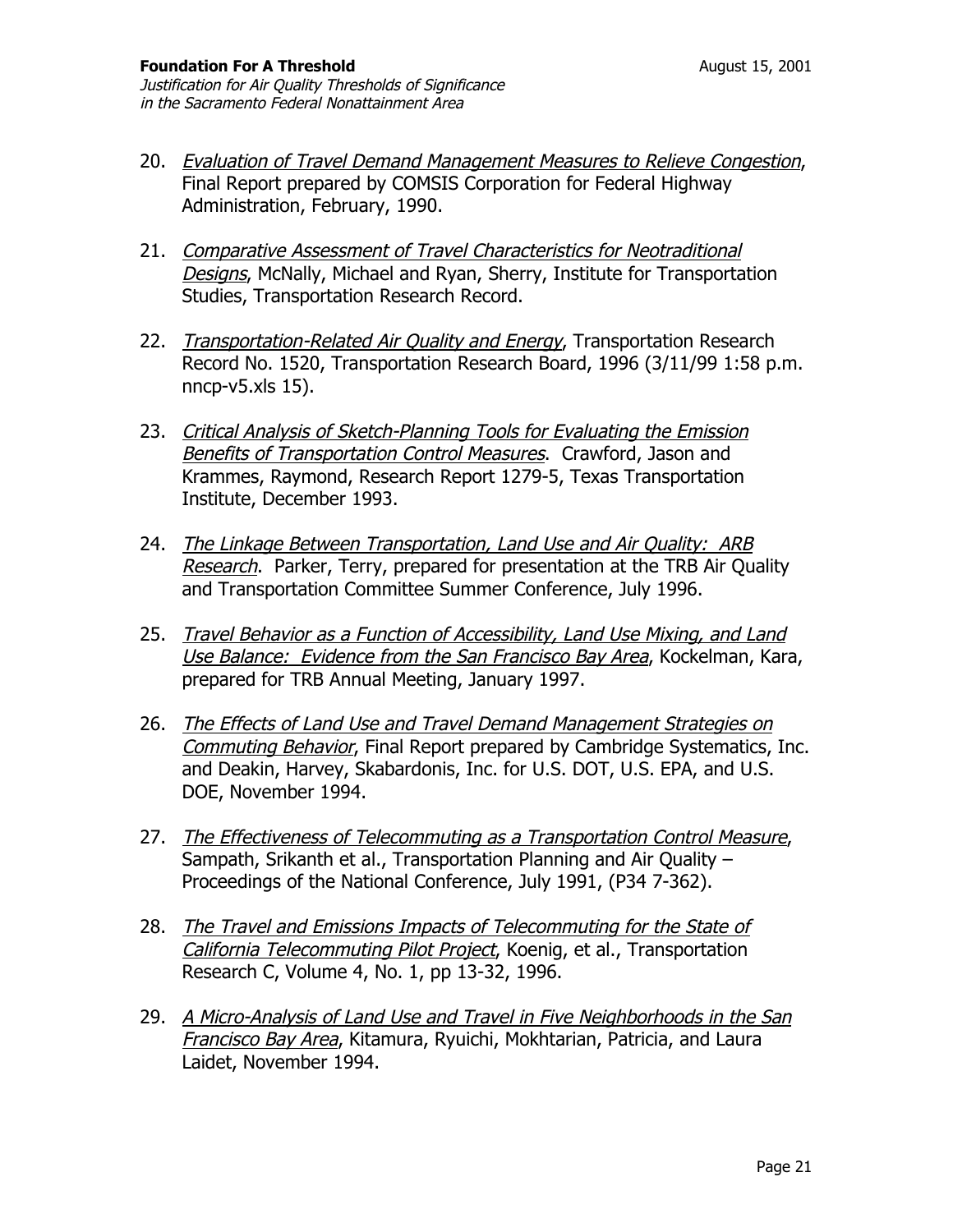- 30. An Employer Panel for Evaluating the Effectiveness of Trip Reduction Incentives, Giuliano, G. and Wachs, M. Chapter 5 in Panels for Transportation Planning Methods and Applications. Golob, T. F., et al. (Editors) 1997.
- 31. Framework for Evaluating Transportation Control Measures: Mobility, Air Quality, and Energy Consumption Trade-Offs, Euritt, Mark, et al., Transportation Research Record 1444 pp. 135-144.
- 32. Transportation Control Measure Analysis Procedures, Final Report prepared by Systems Applications International and K. T. Analytics, Inc., for California ARB, November 1991.
- 33. The Effectiveness of Transportation Control Measures in Reducing Congestion and Improving Air Quality, Loudon, W., Dagang, D. and Dulla, R. for presentation at the AWMA Annual Meeting and Exhibition, 1993.
- 34. Travel, Emissions, and Welfare Effects of Travel Demand Management Measures, Rodier, Caroline and Johnston, Robert. Institute of Transportation Studies, U. S. Davis, for presentation at Transportation Research Board 76<sup>th</sup> Annual Meeting, 1997.
- 35. Energy, Emissions, and Social Consequences of Telecommuting, Energy Efficiency in the U. S. Economy, Technical Report One, U.S. DOE, Office of Policy, Planning, and Program Evaluation, June.
- 36. Quantifying Air Quality and Other Benefits and Costs of Transportation Control Measures, Task 1: Review of Ongoing Research, Technical Memorandum, Cambridge Systematics, Inc., prepared for National Cooperative Highway Research Program, January 1996.
- 37. Quantifying Air Quality and Other Benefits and Costs of Transportation Control Measures, Task 2: Improvements to Current Analysis, Draft Interim Report, Cambridge Systematics, Inc., prepared for National Cooperative Highway Research Program, March 1996.
- 38. Quantifying Air Quality and Other Benefits and Costs of Transportation Control Measures, Task 6: An Analytical Framework, Working Draft Report, Cambridge Systematics, Inc., prepared for National Cooperative Highway Research Program, April 1997 (3111199 1:58 p.m. nncp-v5.xls 16).